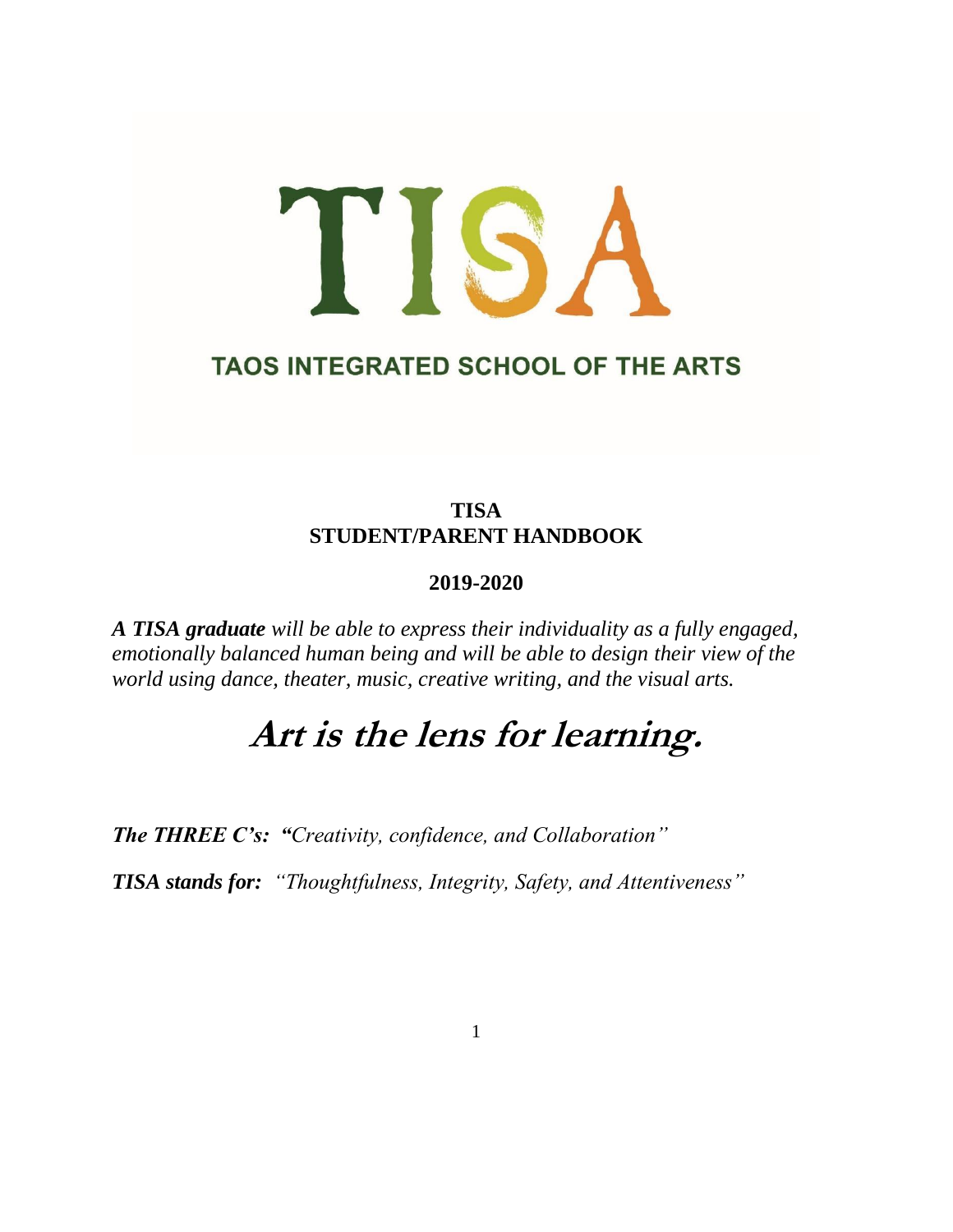# **Table of Contents**

TISA MISSION & GOALS 5 TISA MISSION STATEMENT 5 EXPECTATION OF STUDENT BEHAVIOR 5 EXPECTATION OF STUDENT ACADEMIC BEHAVIOR 5

CONTACT INFORMATION FOR STAFF 6

CODE OF CONDUCT 7 TISA DISCIPLINE POLICY & APPROACH 7 STAY GREEN DISCIPLINE PLAN 7 ACCELERATED STAY GREEN PLAN 8

POLICY PROHIBITING HARASSMENT, INTIMIDATION, BULLYING, & AGGRESSION 9 NEW MEXICO STATE REFERENCE 9 TISA'S ZERO TOLERANCE POLICY 9 DEFINITION OF HARASSMENT INTIMIDATION, BULLYING, & AGGRESSION 9 RUDE VS. MEAN VS. BULLYING 10 CONSEQUENCES FOR VIOLATION OF ANTI-BULLYING POLICY 10 FACTORS FOR DETERMINING CONSEQUENCES 11 EXAMPLES OF CONSEQUENCES 11 REPORTING 11 RESPONSE TO THE REPORTER OF INCIDENTS 11 FALSE REPORTS 11 DUE PROCESS PROCEDURES 11 EMERGENCY SUSPENSION 11 SHORT TERM SUSPENSION 12 LONG TERM SUSPENSION 12 GRIEVANCE POLICY 12 COMPLAINT PROCEDURES 12

ATTENDANCE POLICY 14

DEFINITION OF EXCUSED ABSENCES 14 DEFINITION OF UNEXCUSED ABSENCES 14 INTERGOVERNMENTAL AGREEMENTS 14 TARDINESS 14 ABSENCE FOR PART OF A DAY 15 UNEXCUSED ABSENCE INTERVENTION STRATEGIES 15 APPOINTMENTS AND FAMILY VACATIONS 15 ILLNESS DURING THE SCHOOL DAY 16 EXCUSING STUDENT ABSENCES 16 INCLEMENT WEATHER PROCEDURES 16

CELL PHONES 17

CHEATING 17

COMPUTER USE 17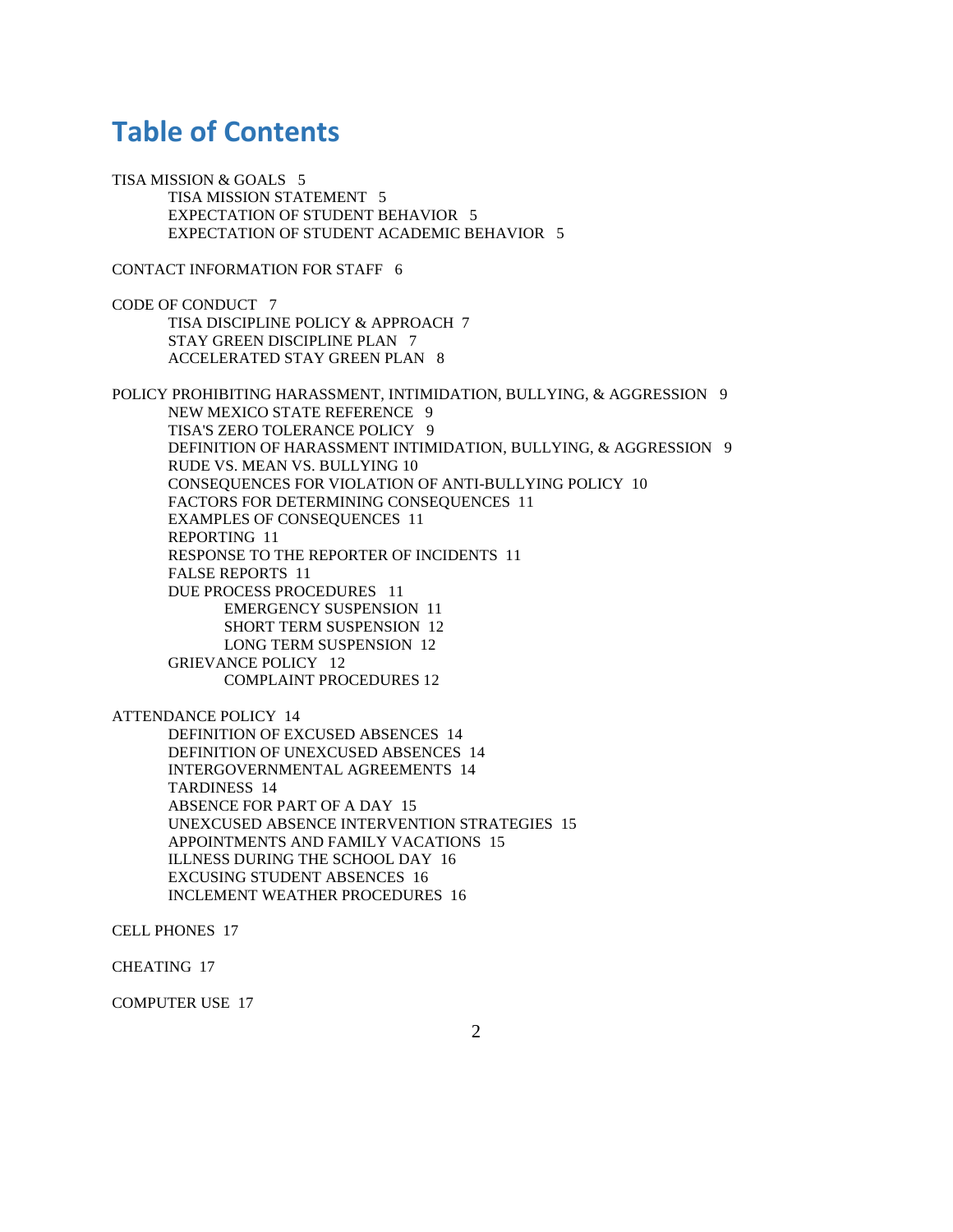PRIVILEDGES 17 NO EXPECTATION OF PRIVACY 18 SECURITY 18 INAPPROPRIATE ACCESS 18 GOOGLE APPS FOR EDUCATION 19 HARDWARE 20 SUMMARY 20 CONSEQUENCES 21 IMPROPER USE AND CONTENT 21 SOCIAL AND NETWORKING SITES 22 THEFT AND VANDALISM 23 CHAIN LETTERS AND OTHER SPREADING SCHEMES 23 NETIQUETTE 23 WAIVER OF WARRANTIES; LIMITATION OF LIABILITY 24 DRESS CODE 24 EMERGENCY DRILLS 25 FIELD TRIPS 25 GRADING 26 GUESTS 26 IMMUNIZATIONS 27 LEAVING CAMPUS 27 LOST AND FOUND 27 LOTTERY ENROLLMENT 27 ENROLLMENT POLICY 27 LOTTERY PROCEDURES 28 WAITING LIST PROCEDURES 28 CONFIRMATION OF ACCEPTANCE 28 LUNCH 29 PARENT VOLUNTEERS 30 PLAYGOUND RULES-GRADES K-8 30 POSITIVE BEHAVIOR SUPPORTS 30 REASONABLE RESTRAINT 31 PROMOTION/RETENTION 31 SCHOOL/PARENT/STUDENT COMMUNICATION 32 SCHOOL COLORS 33 SOLICITATION 33 SCHOOL YEARBOOK 33 SEARCHES 33 SEXUAL HARRASSMENT 33 STUDENT GOVERNMENT 34 TEXTBOOKS 34 VALUABLES 35 VANDALISM 35 VISITORS 35 WEAPONS 35 FERPA 35 PARENT NOTIFICATION 38 STUDENT/PARENT HANDBOOK PAGE OF AGREEMENT 39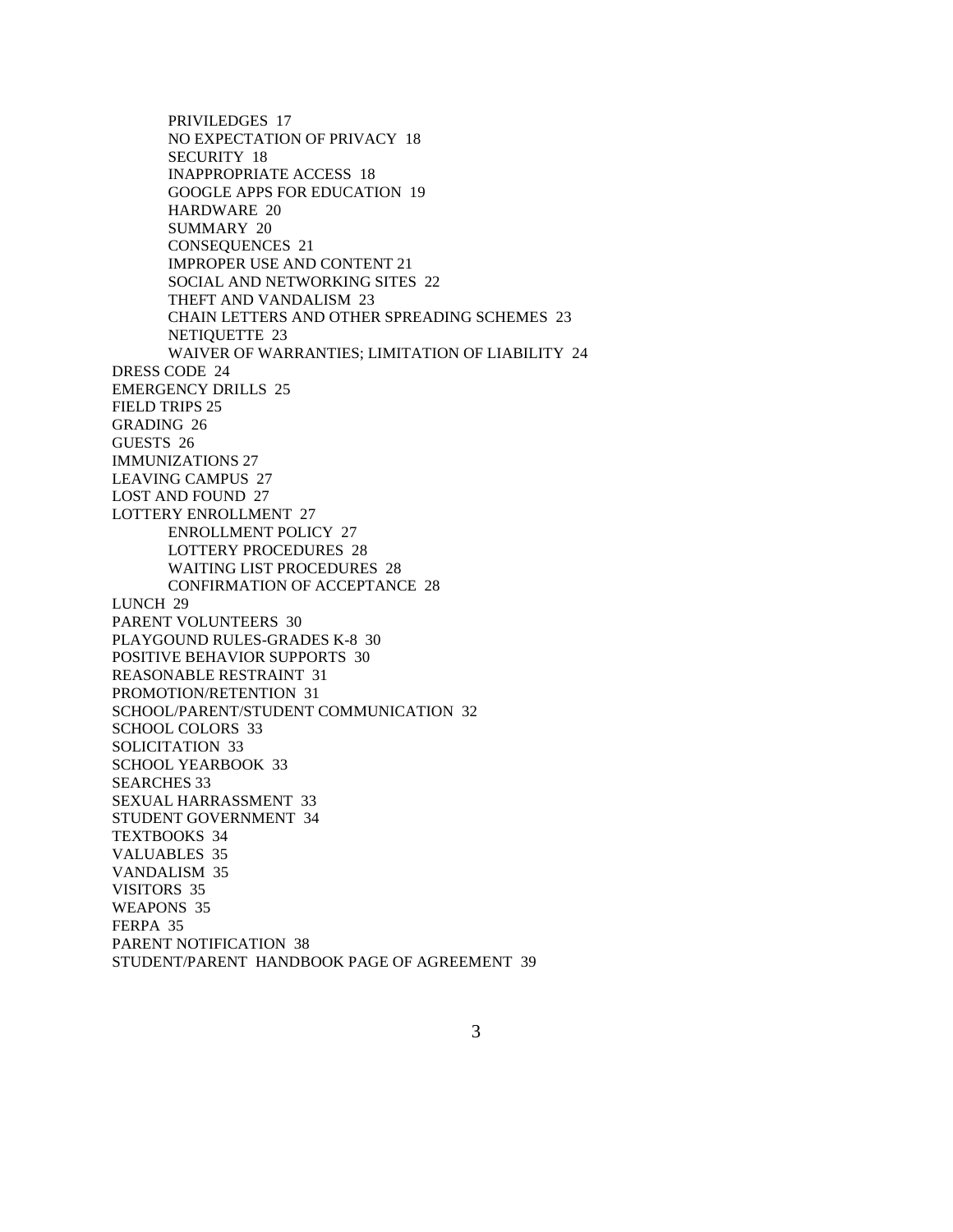# **Mission & Goals of TISA**

#### **TISA Mission Statement**

The Taos Integrated School of the Arts, in partnership with parents and community, will provide K-8 students in the Taos Municipal School District with the opportunity to reach their maximum potential through a standards-based, multicultural, thematic, and arts-integrated curriculum. Arts integration creates more meaningful learning through using the arts—visual art, drama, music, dance—as a catalyst to create broader and deeper learning experiences. Taos is a multicultural community steeped in artistic tradition. TISA is a school that provides students with a multicultural worldview while utilizing thematic units and the arts to facilitate academic learning. Our mission is to educate the whole child in order to cultivate in young people the skills, knowledge, and values they need to reach their highest potential.

#### **Expectation of Student Behavior**

The Governing Council expects students to conduct themselves in keeping with their level of development, maturity and demonstrated capabilities with a proper regard for the rights and welfare of other students and school staff, the educational purpose underlying all school activities and the care of school facilities and equipment.

The Governing Council believes that the best discipline is self-imposed, and that it is the responsibility of the staff to use disciplinary situations as opportunities for helping students learn to assume and accept responsibility for their behavior and the consequences of their behavior. Staff members who interact with students shall apply best practices designed to prevent discipline problems.

## **Expectation of Student Academic Behavior**

TISA is a school of the choice that delivers its curriculum through integration of the arts in and outside of the classroom environment. Every TISA student is required to participate 100% in all academic activities including this integration model of the arts. By attending TISA, students are agreeing to participate in this art integration model which includes but is not limited to drawing, painting, dancing, acting, singing, playing instruments, etc. It is also TISA's belief that specials classes of Art, Music, Theater and Dance, as well as arts integration is essential for a student's well-being and academic growth. This integration model also includes work with computers. TISA also recognizes that **technology** can be used to enhance critical thinking and critical literacy skills, evaluating the legitimacy and accuracy of online content is the central part of **21st century** education. Also, TISA follows all prescribed state and federal testing as mandated by New Mexico Public Education Division and the Department of education. In addition, students must come to school prepared for class. Being prepared means that students have all materials including writing utensils, paper, books, and homework, as well as, material assigned by the classroom teacher.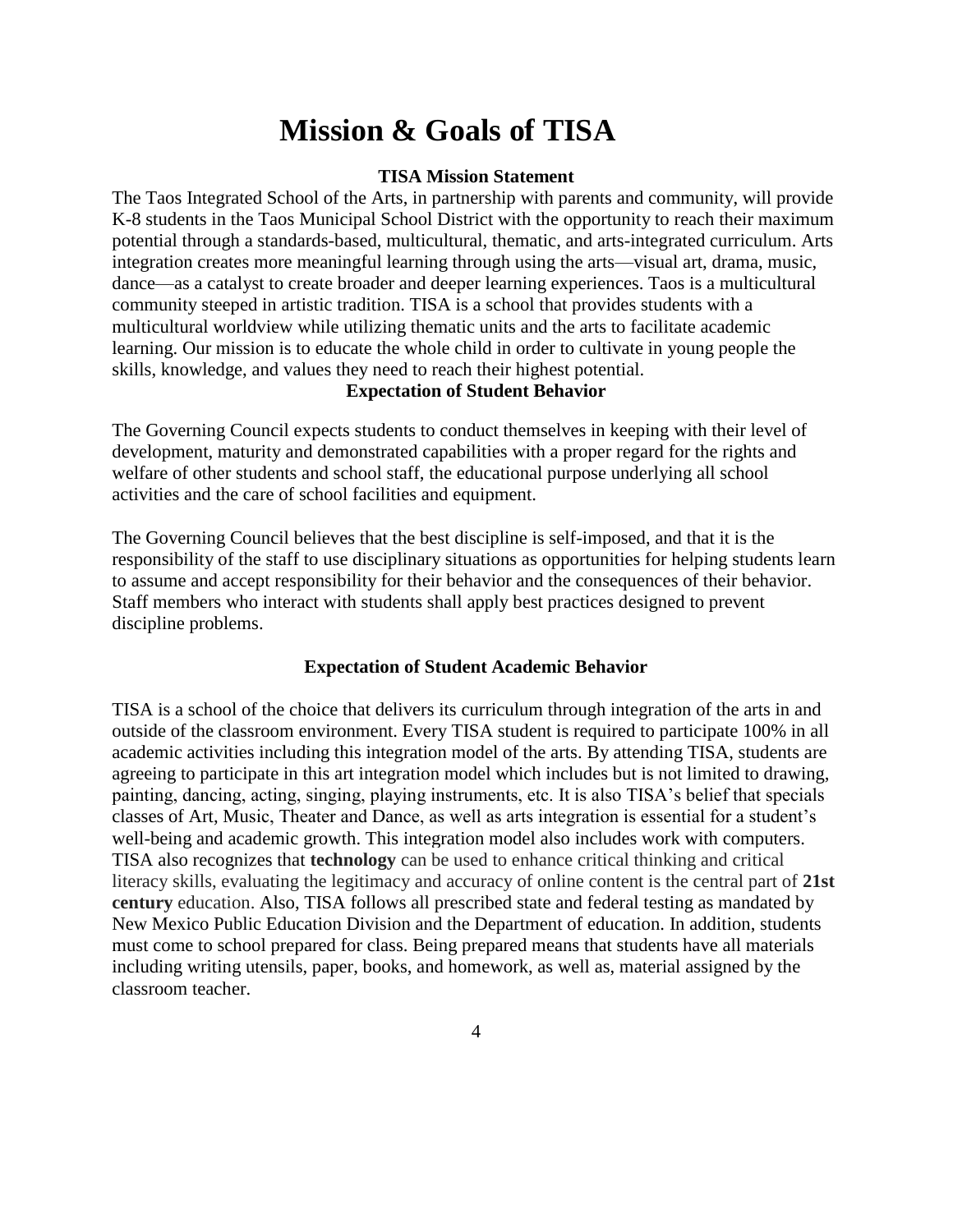# **Contact Information for Staff**

| School Phone: 758-7755 | Ext. | School Fax: 758-7766 |
|------------------------|------|----------------------|
|------------------------|------|----------------------|

| Rich Greywolf, Director                     | 1003 | rgreywolf@tisataos.org |
|---------------------------------------------|------|------------------------|
| Nicole Abeyta, Business Manager/            | 1001 | nicole@tisataos.com    |
| <b>Compliance Officer</b>                   |      |                        |
| Ashley Gaillour, Office Manager             | 1002 | ashley@tisataos.org    |
| Sadie Acedo, Office Support                 |      | sadie@tisataos.org     |
| Melissa Price, Kindergarten                 | 1010 | melissa@tisataos.org   |
| Jutka Furesz, 1 <sup>st</sup> Grade Teacher | 1011 | jutka@tisataos.org     |
| Nicole Kowalski, 2 <sup>nd</sup> Grade      | 1012 | nkowolski@tisataos.org |
| Arthur Coleman, 3rd grade                   | 1013 | arthur@tisataos.org    |
| Sally Greywolf, 4 <sup>th</sup> Grade       | 1004 | sally@tisataos.org     |
| Linda Seto, 5 <sup>th</sup> Grade           | 1005 | linda@tisataos.org     |
| Erika Tafoya, 6 <sup>th</sup> Grade         | 1006 | etafoya@tisataos.org   |
| Audrey Edinger 7 <sup>th</sup> Grade        | 1007 | aedinger@tisataos.org  |
| Paulina Amber McCabe, 8 <sup>th</sup> Grade | 1008 | pmccabe@tisataos.org   |
| Patsy Kinney, SPED Coordinator              | 1009 | audrey@tisataos.org    |
| Sarah Nettleton, SPED teacher               | 1009 | sarah@tisataos.org     |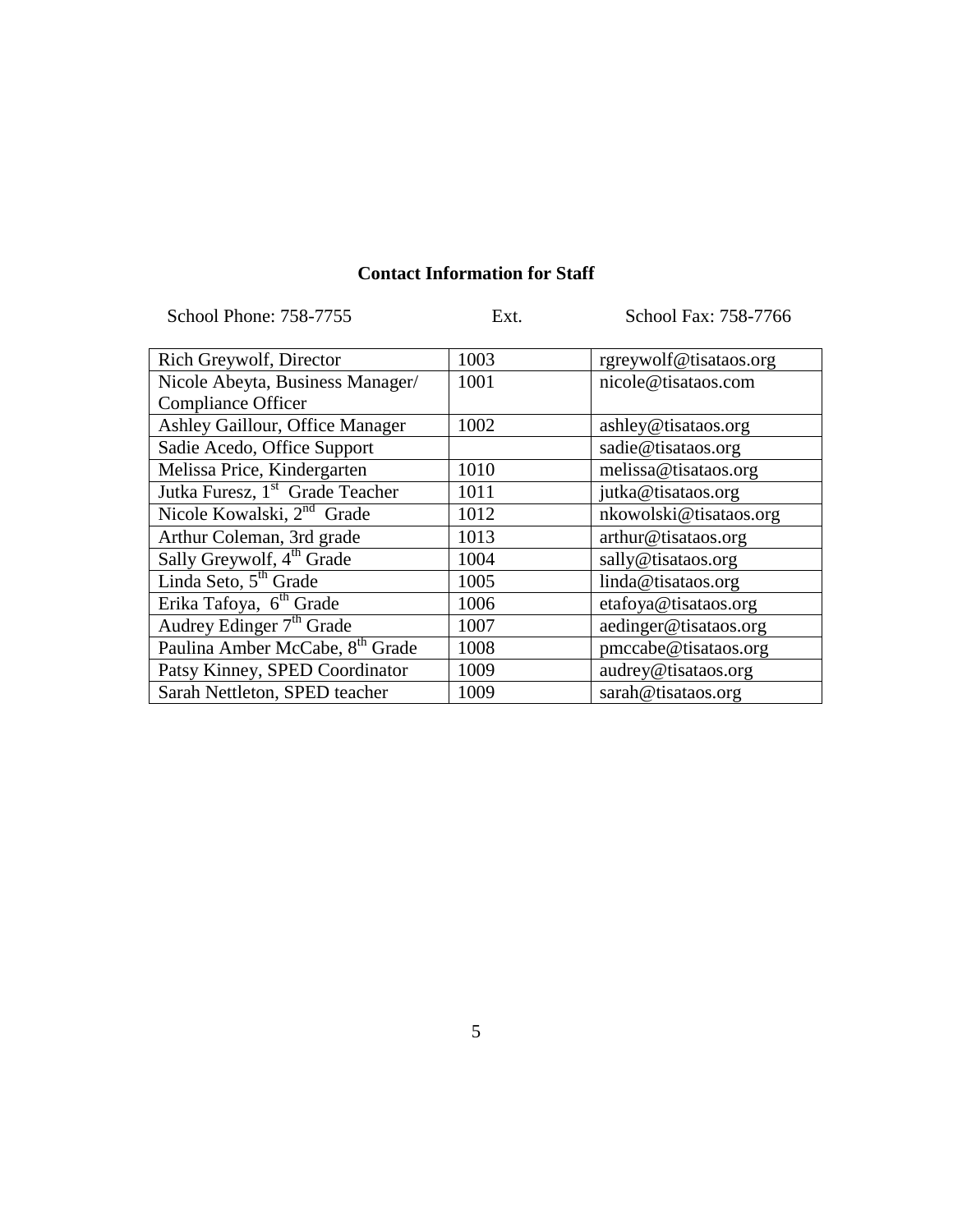#### **Taos Integrated School of the Arts CODE OF CONDUCT**

**Discipline Policy:** The Taos Integrated School of the Arts discipline policy is based upon and guided by the State Board of Education Regulation 6.11.2, Chapter 11 Public School Administration – Students Rights and Responsibilities. A copy of these regulations can be viewed on the New Mexico Public Education Department website [www.ped.state.nm.us.](http://www.ped.state.nm.us/)

**Discipline Approach:** TISA's philosophy of approach to discipline is based on the work of Dr. Becky Bailey's approach, known as Conscious Discipline. A TISA student is expected to follow the guidelines of **Thoughtfulness, Integrity, Safety and Attentiveness**.

> We show **Thoughtfulness** by: - Being kind -Talking appropriately -Listening to others -Working together

We show **Integrity** by: - Following school rules -Treating others respectfully

We show **Safety** by: - Following school rules -Listening to the teachers -Keeping hands to ourselves -Following procedures

We show **Attentiveness** by: -Listening to others

#### **STAY GREEN DISCIPLINE PLAN - For Grades K-8**

The STAY GREEN discipline plan is being used throughout the campus but is modified for developmental levels.

Green - Good Behavior Yellow - Verbal Warning Blue - Reflective writing and time out Red - Reflective writing and loss of recess time (amount dependent on developmental level) White - Parent phone call and suspension (amount dependent on developmental level)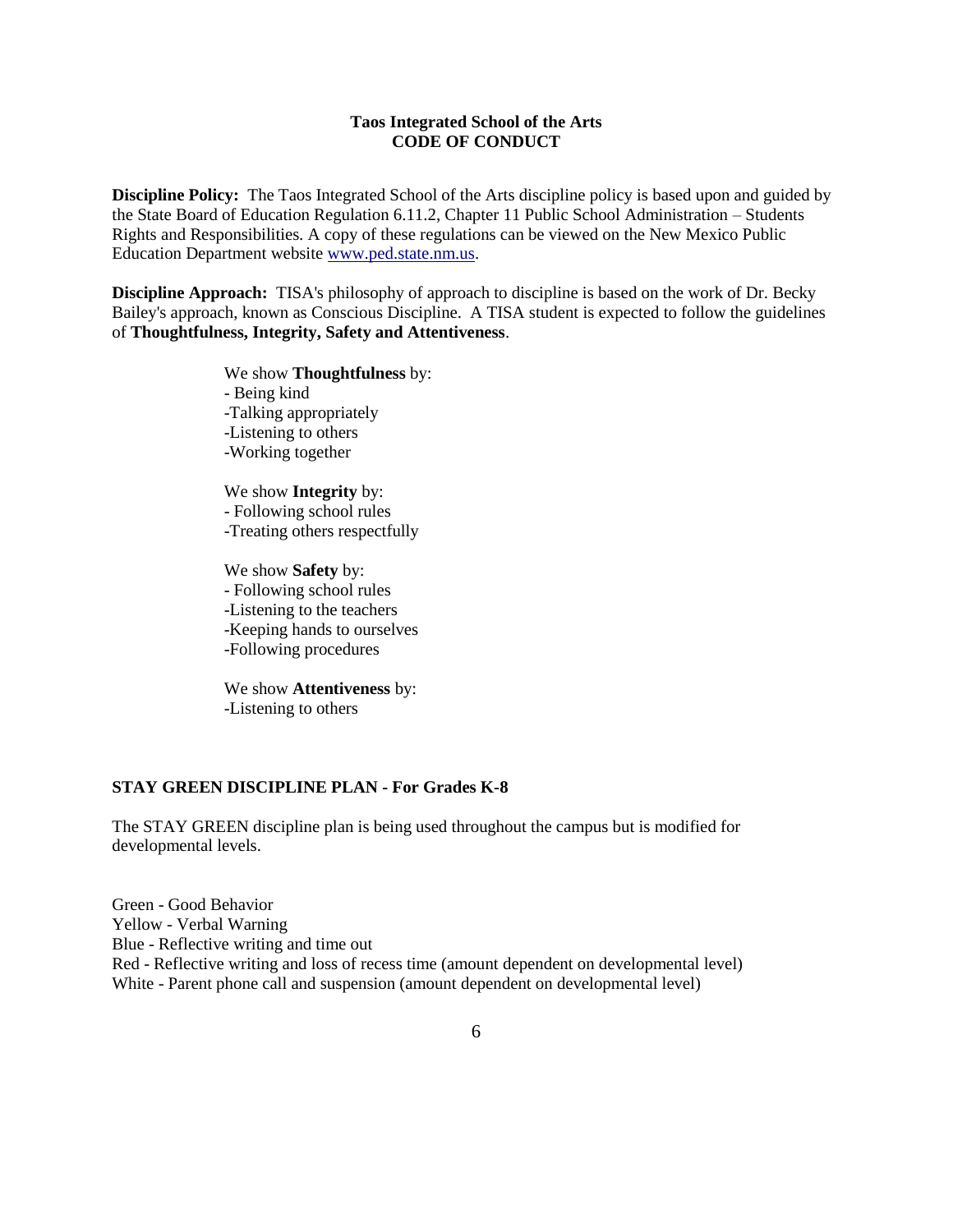- Stay Green Award to be determined by classroom teacher.
- Each week all students start with Green.
- Fighting incidents students go directly to White.
- Drugs, alcohol, smoking violations parent phone call, police are called administrative action includes short or long-term suspension.
- Possession of knife or other weapon parent contact and/or police contact, short term or long term suspension.
- Weapons Firearm possession is an automatic expulsion. Parents and police are called.
- Sexual Harassment counseling, Stay Green, suspension, and referral to law enforcement are possible actions to be taken by staff.
- Harassment, intimidation, bullying, aggression TISA has adopted a zero tolerance policy with regards to any behaviors intended to intimidate or regardless of intention, have the ability to harm or be perceived as potentially harmful.

**Accelerated Stay Green:** Students who cannot succeed with the regular Stay Green Plan will participate in an Accelerated Stay Green Plan (ASGP).

Purpose: The purpose of the ASGP is to help students monitor and adjust their behavior so that they can successfully function in a school setting, without disrupting the learning of others. Parents, as partners in providing assistance to their children, play an active role in demonstrating that they support school discipline and respect for others.

Begins fresh each day, steps are progressive and accumulative:

1. Name in folder kept by teacher, student color changes should be kept by the teacher and student. Color drops should not be made public knowledge.

- 2. A check by student's name
- 3. Lunch detention and phone call home.
- 4. P.E. or "fun time" detention.

5. P.E. or "fun time" detention plus parent attendance for three class periods. If a parent is unable to attend, then OSS the next day.

6. One day OSS plus return with parent for one full day. SAT meeting held.

After Step 6, the process recycles. After 3 cycles, a meeting is called with the Parent and Governing Council.

Students with OSS are unable to participate in the Ski or Snowboard Club or hold a Student Council Office. ASGP students who get no more than 6 marks during a three-week period may return to the regular Stay Green Plan until they reach a second 35 marks threshold, when they resume ASGP.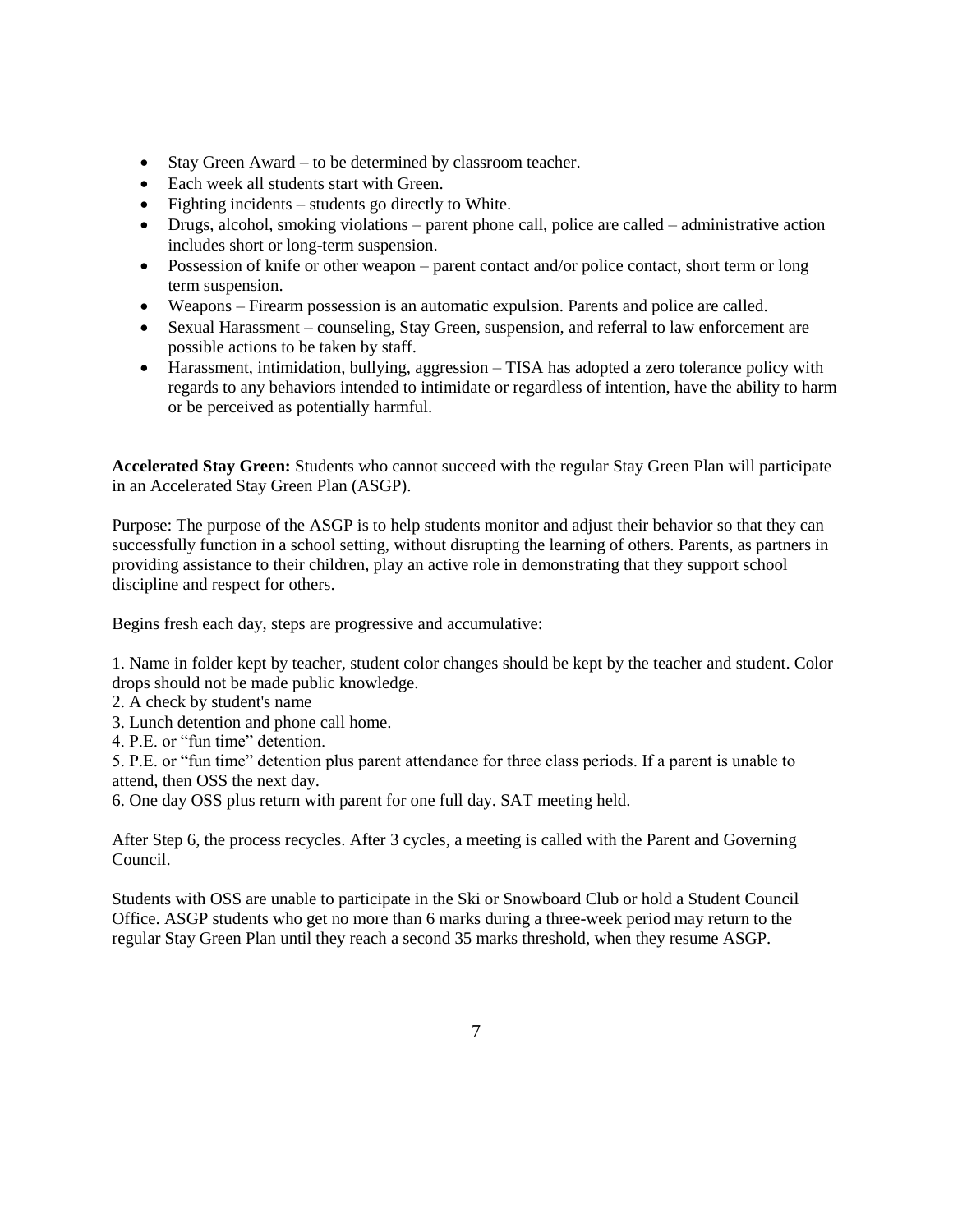# **Policy and Guidelines for Prohibiting Harassment, Intimidation, Aggression and Bullying on School Property, at School-Sponsored Functions and on Buses**

#### **New Mexico Statute Reference**

Legislation (6.12.7 NMAC) requires each school district and charter to adopt a policy prohibiting harassment, intimidation and bullying on school property, at school-sponsored functions and on buses.

#### **Zero Tolerance Anti-Aggression Policy Statement**

The Taos Integrated School of the Arts maintains a Zero Tolerance Policy which prohibits acts of harassment, intimidation, bullying, or aggression of any kind whether by a student, parent, teacher, or any other person on school property, at school-sponsored functions, or on school buses. The Governing Council has determined that a safe and civil environment in school and at school-sponsored functions is necessary for students to learn and achieve high academic standards. Harassment, intimidation bullying, violence, or any other aggressive behaviors disrupts both a student's ability to learn and the school's ability to assure a safe and productive education environment. Further, TISA strives to create an atmosphere of mutual respect in which we teach our students to be kind towards one another as well as respectful towards adults while avoiding any and all actions that could be interpreted as disrespectful or otherwise potentially harmful.

**Definition of Harassment, Intimidation, Bullying or Aggression –** "Harassment, intimidation, bullying or aggression" means any gesture or written, verbal or physical act that is reasonably perceived as being harmful, potentially harmful, insulting, demeaning, or embarrassing to any student or group of students.

TISA finds these sorts of actions especially egregious if reasonably perceived as being motivated either by any actual or perceived characteristic, such as race, color, religion, ancestry, national origin, gender, sexual orientation, gender identity and expression, or a mental, physical or sensory handicap, or by any other distinguishing characteristic.

These acts may have the effect of harming a student or damaging the student's property, or placing a student in reasonable fear of harm to his/her person or damage to his/her property. These acts may have the effect of insulting or demeaning any student or group of students in such a way as to cause substantial disruption in, or substantial interference with, the orderly operation of the school.

Examples of bullying behaviors include but are not limited to: name calling, teasing, spreading rumors, gossiping, undesired text messages, pushing or shoving with the intent to harm or intimidate, taking personal possessions, verbal threats, offensive hand gestures, suggestive body language, inappropriate sexual comments (whether or not addressed to a specific person), profane language, ostracizing or intentionally excluding someone from a group, etc. For additional examples and further discussion on bullying, visit [www.stopbullying.gov.](http://www.stopbullying.gov/)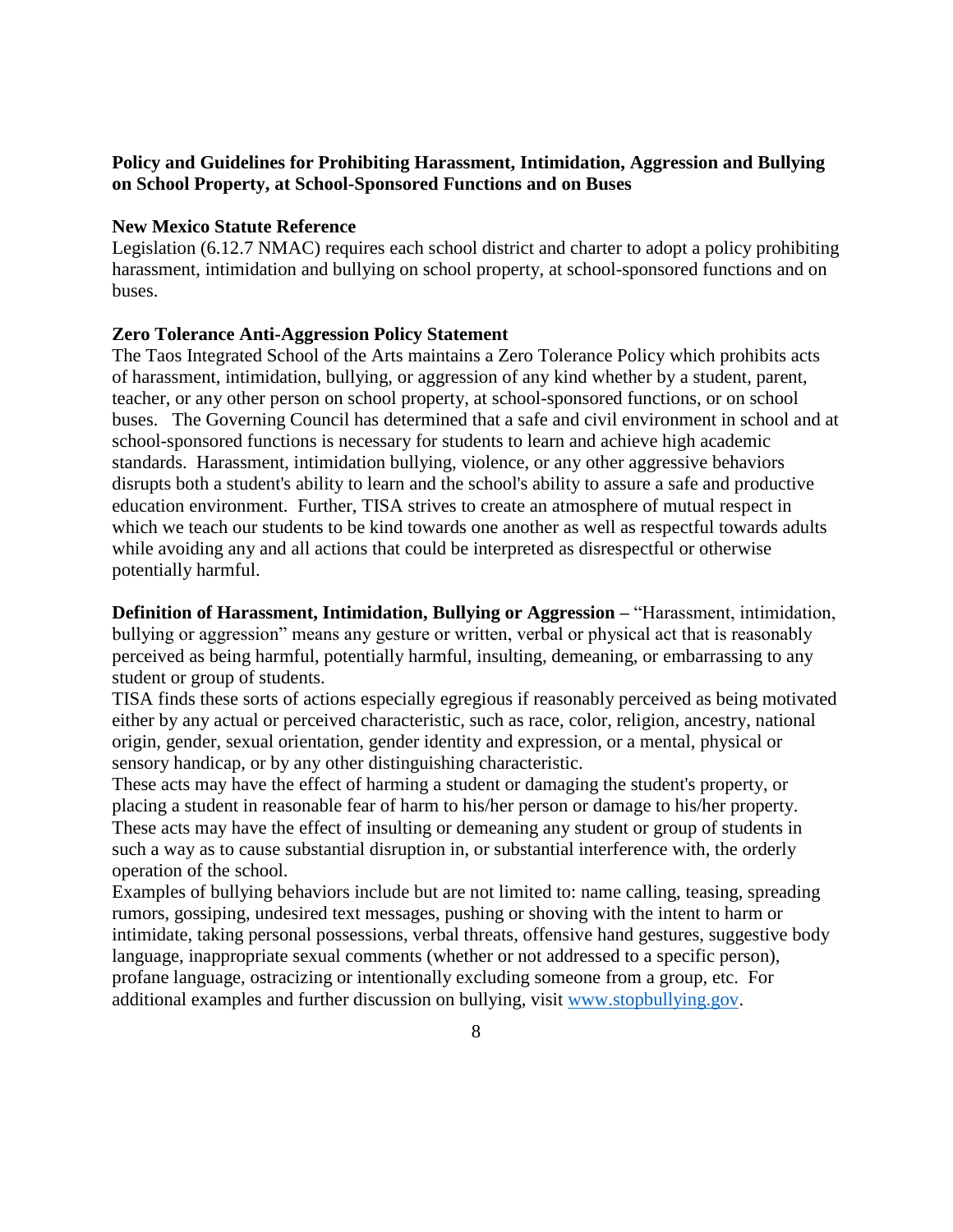#### **Rude vs. Mean vs. Bullying: Defining the Differences**

Though these behaviors are not tolerated by TISA, it should be noted the differences between these behaviors and that administration will take appropriate action toward these behaviors.

#### **Rude = Inadvertently saying or doing something that hurts someone else.**

From kids, rudeness might look more like burping in someone's face, jumping ahead in line, bragging about achieving the highest grade or even throwing a crushed up pile of leaves in someone's face. On their own, any of these behaviors could appear as elements of bullying, but when looked at in context, incidents of rudeness are usually spontaneous, unplanned inconsideration, based on thoughtlessness, poor manners or narcissism, but not meant to actually hurt someone.

#### **Mean = Purposefully saying or doing something to hurt someone once (or maybe twice).**

The main distinction between "rude" and "mean" behavior has to do with intention; while rudeness is often unintentional, mean behavior very much aims to hurt or depreciate someone. Kids are mean to each other when they criticize clothing, appearance, intelligence, coolness or just about anything else they can find to denigrate. Meanness also sounds like words spoken in anger — impulsive cruelty that is often regretted in short order. Make no mistake; mean behaviors can wound deeply and adults can make a huge difference in the lives of young people when they hold kids accountable for being mean. Yet, meanness is different from bullying in important ways that should be understood and differentiated when it comes to intervention.

#### **Bullying = Intentionally aggressive behavior, repeated over time, that involves an**

**imbalance of power.** Experts agree that bullying entails [three key elements:](http://www.choosito.com/blog/en/elements-of-bullying/) an intent to harm, a power imbalance and repeated acts or threats of aggressive behavior. Kids who bully say or do something intentionally hurtful to others and they keep doing it, with no sense of regret or remorse — even when targets of bullying show or express their hurt or tell the aggressors to stop.

Bullying may be physical, verbal, relational or carried out via technology.

**Consequences for Violations of Anti-Aggression Policy** - After investigating complaints of bullying the teacher and/or Director will provide consequences and appropriate remedial actions for any student, parent, staff member, or other person who commits one or more acts of harassment, intimidation, aggression, or bullying which are at the discretion of the teacher and/or Director. These may range from positive behavioral interventions up to and including suspension, expulsion, and/or being banned from the campus.

TISA's "zero tolerance" policy means that any reported or observed act of harassment, intimidation, aggression, or bullying will be addressed regardless of severity and consequences will vary depending on factors involved in each incident.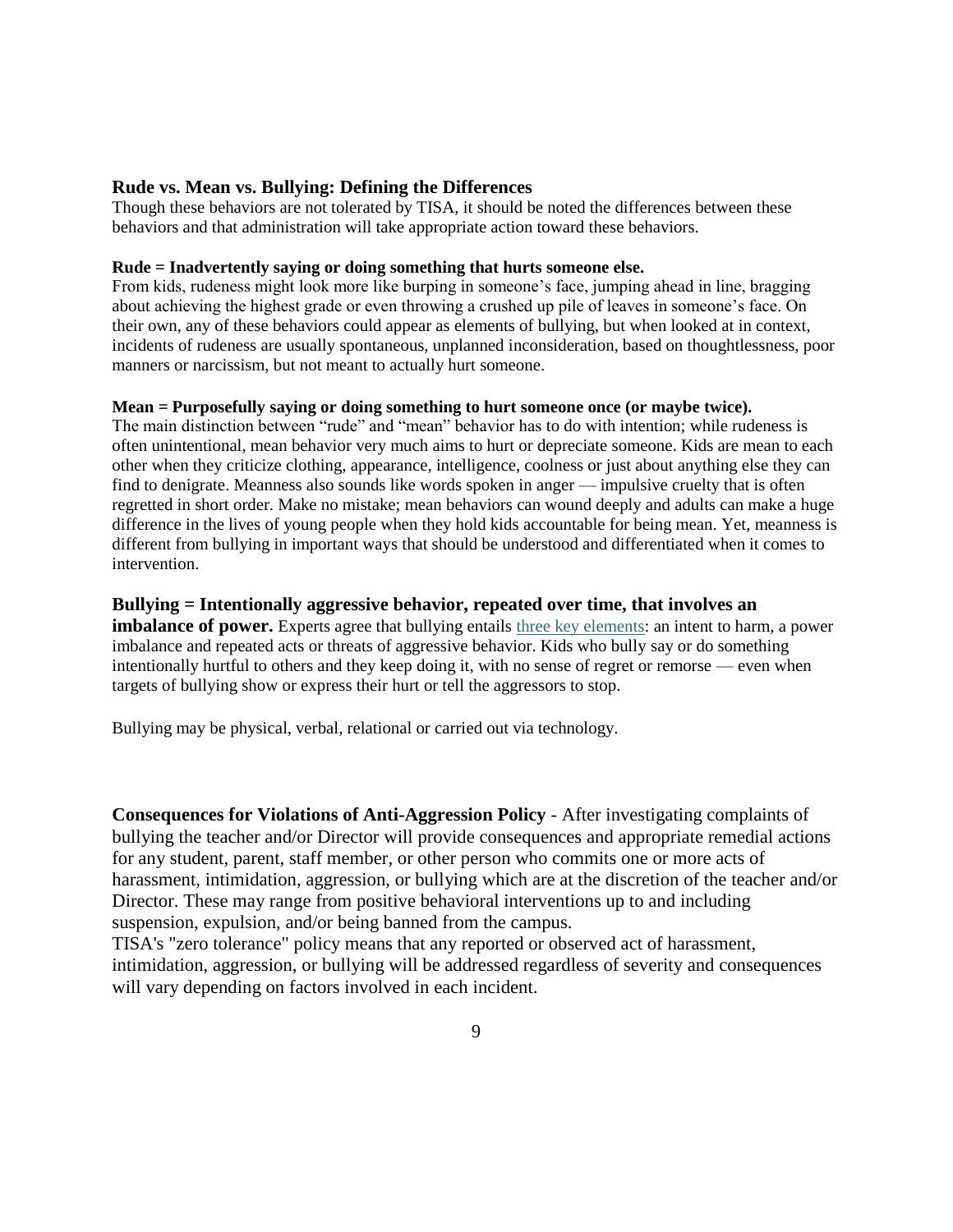#### **Factors for Determining Consequence**

- Age, Developmental and maturity levels of parties involve
- Degrees of harm
- Surrounding circumstances
- Nature and severity of the behaviors
- Incidences of past or continuing patterns of behavior
- Relationships between the parties involved
- Context in which the alleged incidents occurred

**Examples of Consequences** (including but not limited to)

- Admonishment
- Temporary removal from the classroom
- Classroom or administrative detention
- Out-of-school suspension
- Legal action and expulsion

**Reporting -** The Governing Council requires the Director to be responsible for receiving complaints alleging violations of this policy. All school employees are required to report observed and/or alleged violations of this policy to the principal or the principal's designee. All other members of the school community, including students, parents, volunteers and visitors, are encouraged to report any act that may be a violation of this policy.

**Response to the Reporter of Incidents -** The Governing Council prohibits reprisal or retaliation against any person who reports an act of harassment, intimidation, bullying, or aggression by any person including students, parents, or other related or unrelated individuals. The consequences and appropriate remedial action for a person who engages in reprisal or retaliation shall be determined by the administrator after consideration of the nature, severity and circumstances of the act, in accordance with case law, Federal and state statutes and regulations and district policies and procedures.

**False Reports -** The Governing Council prohibits any person from falsely accusing another as a means of harassment, intimidation or bullying. The consequences and appropriate remedial action for a student found to have falsely accused another as a means of harassment. Intimidation or bullying may range from positive behavioral interventions up to and including suspension or expulsion, as permitted by law.

#### **DUE PROCESS PROCEDURES:**

**Emergency Suspension –** An emergency suspension occurs when a student is removed from school without prior use of due process procedures. An emergency suspension is allowed if the student's continued presence at school poses a danger to person or property or an ongoing threat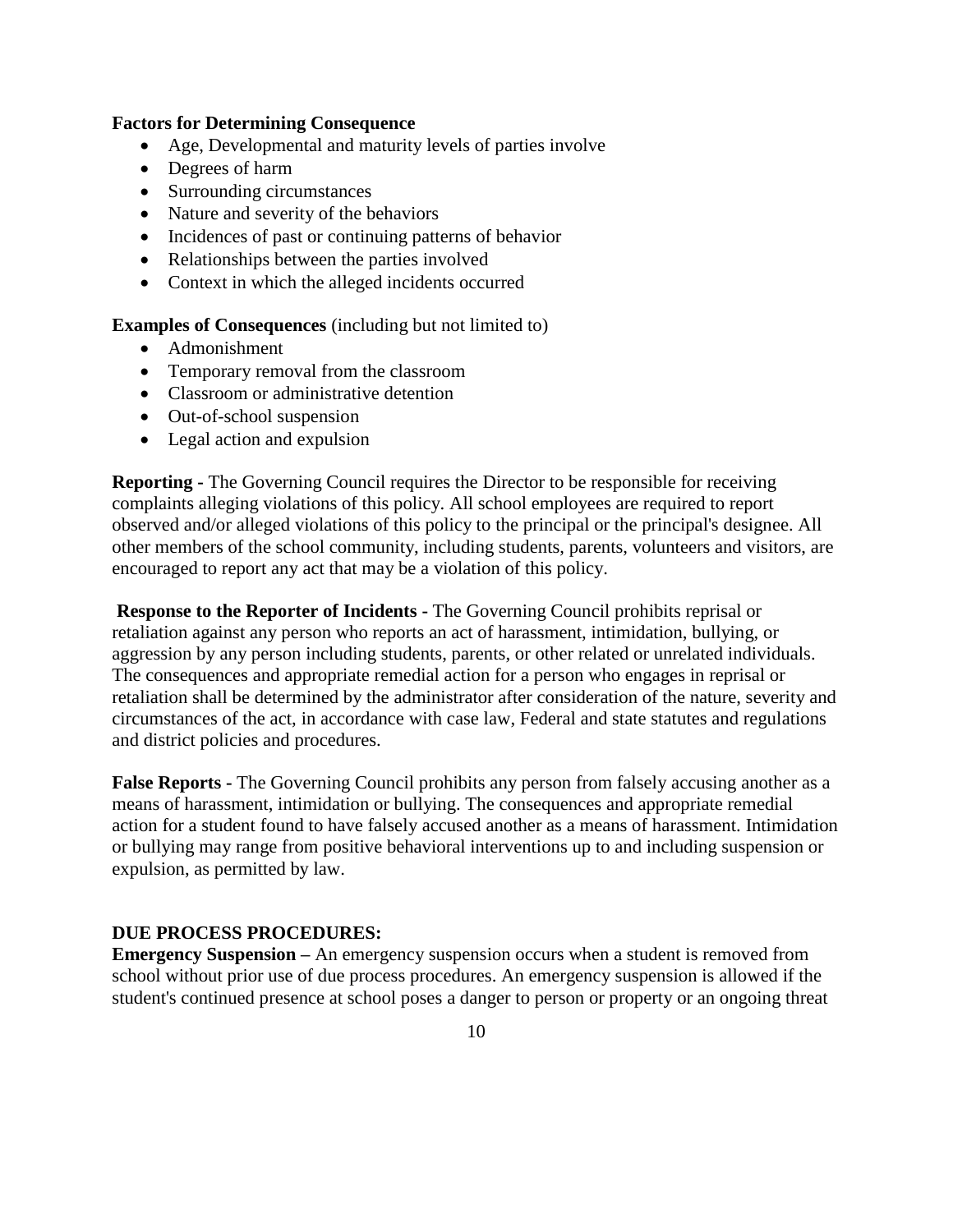of disruption to the academic process. The due process procedures for a short-term suspension must be provided to the student as soon as practicable following the student's removal from school pursuant to an emergency suspension. The student's parent(s) should be notified of the suspension as soon as reasonably possible.

**Short Term-Suspension -** A short-term suspension is a suspension for a period of time less than or equal to ten (10) school days. Before a short-term suspension is imposed, the director shall inform the student of the alleged misconduct and describe generally the evidence known at that time to support the allegations of misconduct. The director shall invite the student to discuss the student's version of the situation. This is so the student has an opportunity to dispute the allegations of misconduct. The administrator shall then determine if a short-term suspension should be imposed and shall inform the student of his or her decision. If the student is suspended, the student's parent(s) shall be notified of the suspension by telephone. No appeal is available for a short term suspension.

Long Term Suspension - A long-term suspension is a suspension that exceeds ten (10) school days in duration. It may extend up to One (1) full year in duration. If a long-term suspension is warranted, the student will be short term suspended for 10 days, following all due process procedures, pending a recommendation that the student be given a long term suspension or be expelled from school.

A certified letter will be mailed to the parent or guardian containing the following information: the charges and the rule or regulation violated; the extent of the punishment considered; the date, time and place of the formal hearing; that the student may be represented by counsel, and the name of the hearing officer.

A formal, long term hearing will be scheduled and conducted by a hearing officer. Upon the conclusion of a hearing by the hearing officer in which a decision of long term suspension or expulsion is made, the decision may be appealed to the Governing council.

# **TISA GRIEVANCE POLICY:**

It is the intent of the Governance Council that students and their parents be informed of the regulations regarding disciplinary and appeal procedures affecting students within the school. Faculty, parents, and students shall initially attempt resolution of problems affecting students and the educational process by informal means. If any student or parent believes that the conditions of the school or decisions made by its staff are not far or reasonable, a conference shall be afforded with the Principal or designee to discuss the matter. If the student or parent is still not satisfied, they shall then be afforded the opportunity to confer with the Governance Council.

**Complaint Process -** The Governing Council encourages informal resolution of all complaints where possible; however, where the informal process has not resulted in satisfactory resolution of a complaint or concern, this policy encourages that individuals to more formally address their concerns using the following procedure.

# Step 1: Informal

A student or parent's first point of contact should always be the student's teacher. We encourage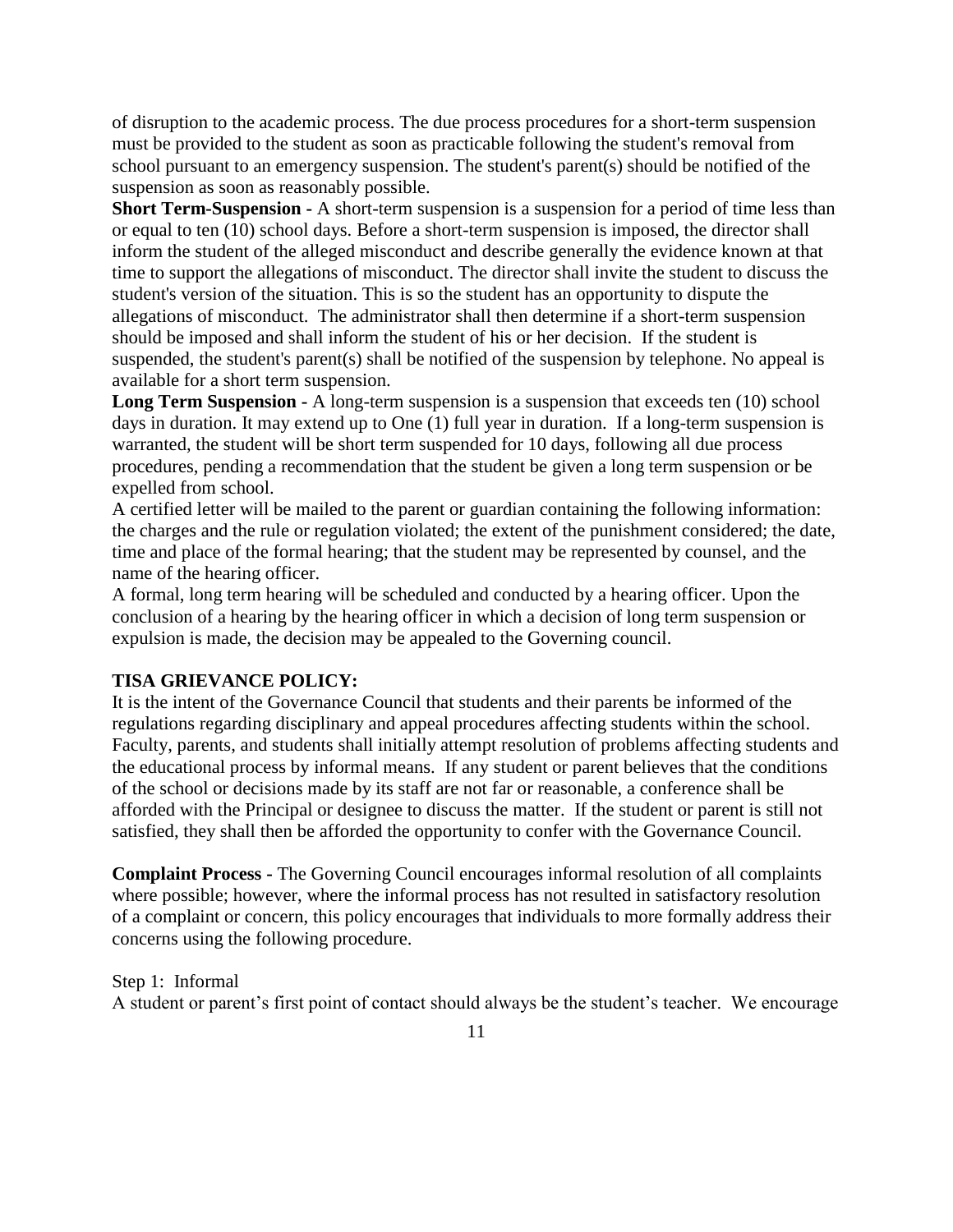an open line of communication between all parents and teachers and a frank discussion with your child's teacher is often all that is necessary to achieve resolution.

# Step 2: Formal Dispute Resolution Statement Form

This form can be found on the school's website, [www.tisataos.org/resources/policies-procedures/](http://www.tisataos.org/resources/policies-procedures/) for use after discussions with the teacher are determined to be unsuccessful in terms of resolving a particular problem, or in the case where communication with the teacher is not feasible. This form should be completed and returned to the school's Director. Concerns should be expressed in a timely manner to allow for early resolution following the Director's review.

The Director will investigate complaints by addressing all parties involved and will provide consequences and remedial action as he/she deems necessary and appropriate. The Director will then respond to the complainant in writing, within 7 school days, that the complaint has been reviewed and remedial actions have been taken. Please be advised that if a complaint involves student(s) other than that of the complainant, that privacy laws (FERPA & HIPAA) dictate that the school cannot share what specific actions may or may not have been taken involving any other student(s).

# Step 3: Governing Council

In the event that you are dissatisfied with the disposition of your complaint you may request a review by TISA's Governing Council. You may request Governing Council review in writing or via email to the Director or to any Governing Council member.

The Governing Council will review the complaint as well as reports from the Director and any supplementary information needed to reach consensus. You may be asked to attend a meeting to discuss your complaint in a closed session with the Governing Council.

The Governing Council will then respond in writing, within 10 school days, as to their findings. Please be advised that if a complaint involves student(s) other than that of the complainant, that privacy laws (FERPA & HIPAA) dictate that the school cannot share what specific actions may or may not have been taken involving any other student(s).

# Step 4: New Mexico Board of Education

If you are still dissatisfied with the disposition of the complaint, you my then appeal your complaint in writing the Board of Education.

For more information, please contact the Office of Parent Engagement, 505-467-2947.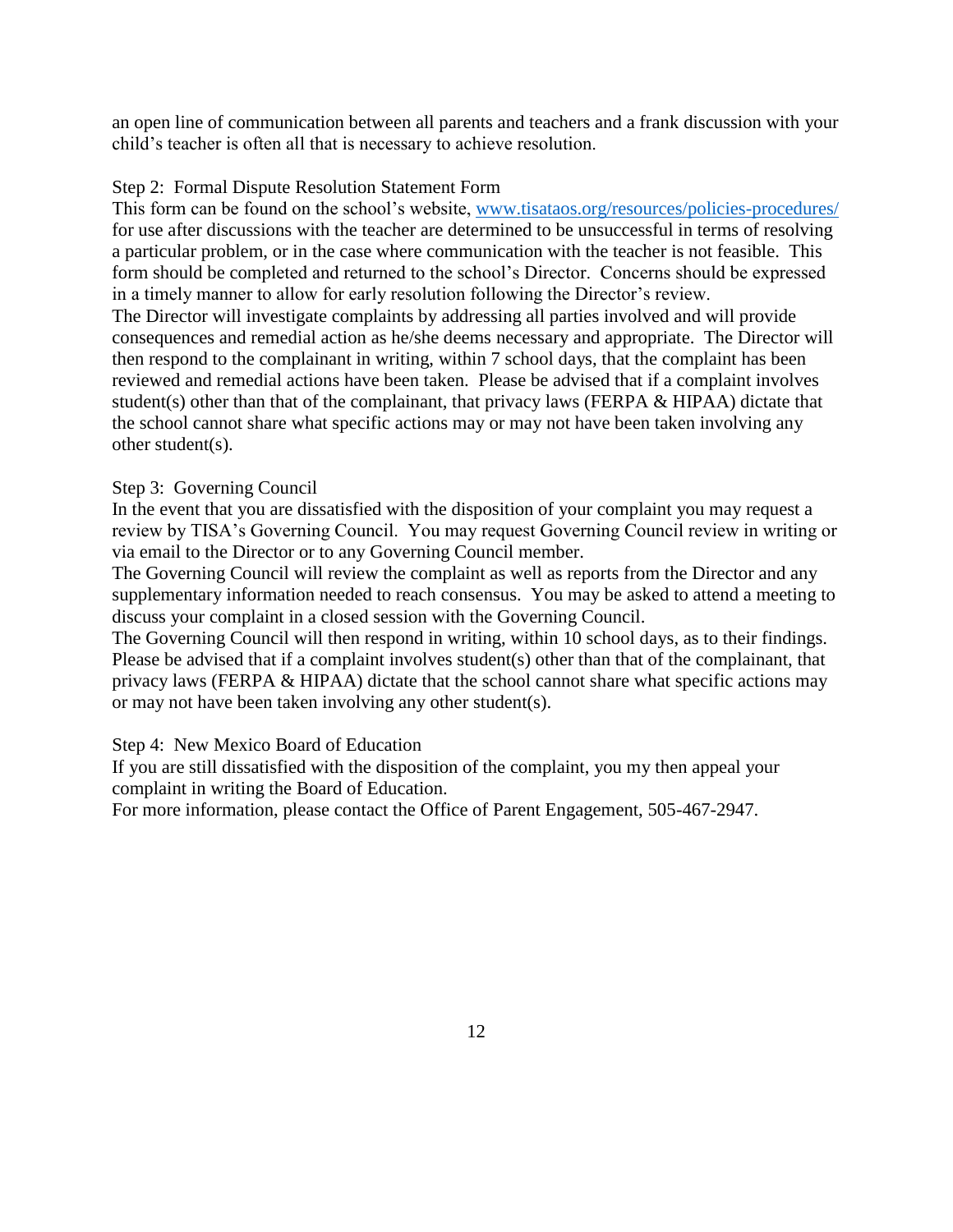#### **ATTENDANCE POLICY**

Regular daily attendance is vital to the learning process and social dynamic of a TISA classroom. The days, weeks, and months unfold in an intentionally rhythmic sequence that supports the overall curricular goals. Therefore, it is important that a child be on time and present each day. Notify TISA of your situation. Parents are required to contact the school concerning absences and notify TISA of extenuating circumstances that may hamper school attendance by a child. The excuse must be received within 48 hours of the absence or the absence will be recorded as unexcused.

Student not in attendance for ten (10) consecutive school days or 20 recorded absences per semester will voluntarily relinquish lottery position unless arrangements have been made with the Director prior to the absence. Time allotment for getting child's work- Teachers will need two (2) school days to prepare school work for pre-approved absences.

Students are expected to be on time and in attendance when classroom lessons begin. Being on time is a valuable lesson in life, especially relating to future work activities. Students are required to check in at the office for an admit slip when they are tardy. Teachers will not accept students into class without an admit slip.

**Excused absences include:** a student's religious observation, a student's illness, death in a student's family or a student's medical appointments and District sports participation.. **Unexcused absences include**: vacations, shopping trips, family visits, parent unable to bring student to school etc.

**Intergovernmental Agreements -** While all children attending public schools are subject to the Compulsory School Attendance Law reporting, TCS takes into consideration the sovereignty of Native American tribe members (with 506 documentation) and will excuse absences due to tribal customs and religious practices. Native American students who are habitual truants will be referred to the JPPO and Tribal Government.

**Tardiness -** Class attendance is taken and maintained by instructional hours. Over ten minutes up to fifty percent or three hours late equals half day absence. Over three hours late equals half day absence. Over three hours missed instructional time equals one day absence.

*Three (3) days tardy, will count as one (1) unexcused absence* for attendance purposes. Any student showing a consistent pattern of days tardy will be reported to the Children, Youth & Families Department and/or the Juvenile Probation Office. *There are no "excused" tardies.* The opening of each school day draws the teacher and children together preparing them for the focus needed to accomplish the day's work. It is essential for the well-being of the children and their classes that they arrive on time, have time to greet friends, help prepare the room for the day and settle into the daily rhythm.

*Therefore, please ensure that your child is on time to school each day.*

Tardy students are late 1 minute after classes begin. Parents must get a tardy slip at the office. Teachers will not admit a tardy student without a slip.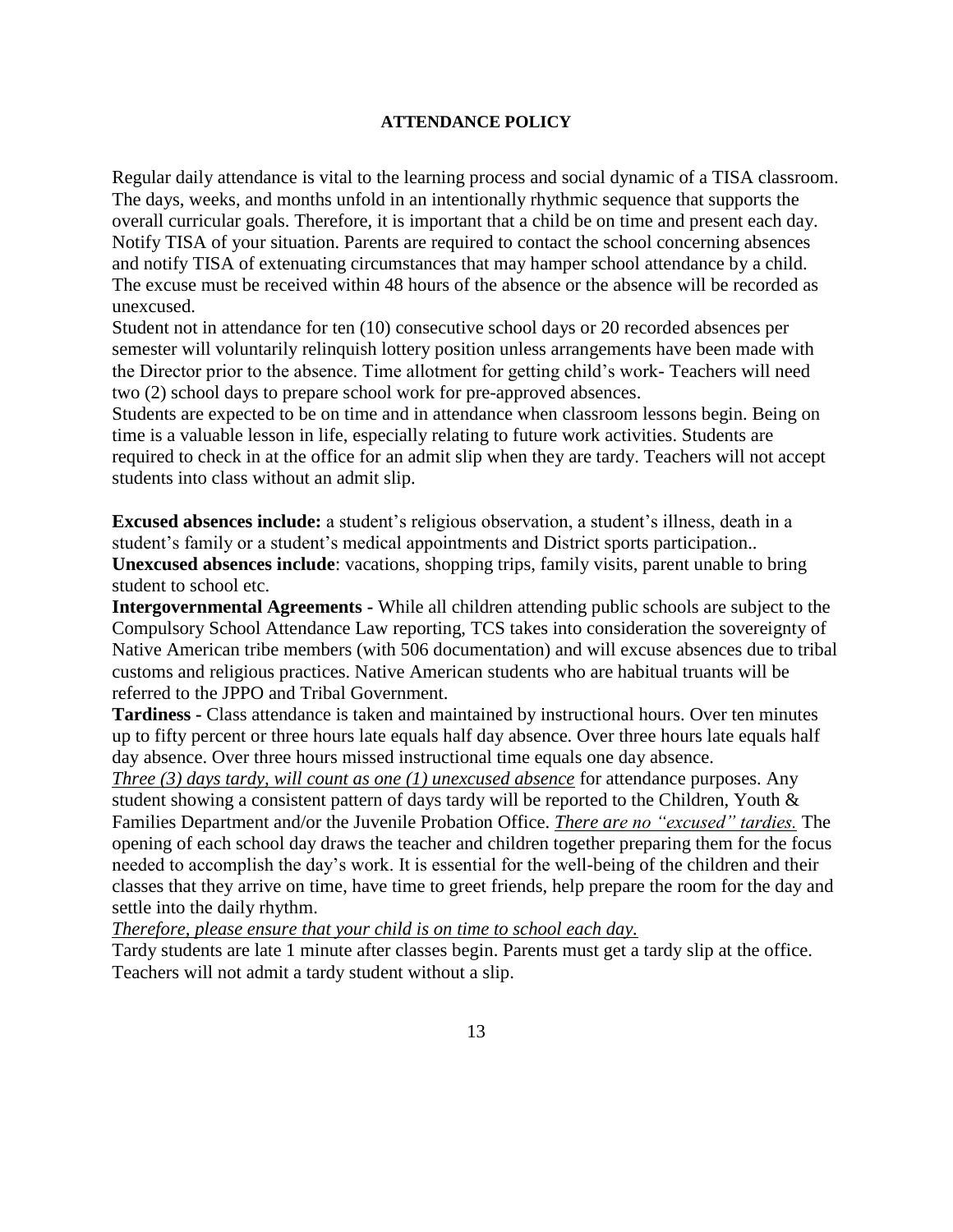**Absence for Part of a Day -** Please sign your child out at the office if you must take your child out for part of the day. When the child returns to school, please sign in at the school office and get an admit slip before returning your child to class.

# **UNEXCUSED ABSENCE INTERVENTION STRATEGIES:**

**Unexcused absences include:** vacations, shopping trips, family visits, parent unable to bring student to school, etc. Parents have 24 hours to call in to excuse their child's absence. After 24 hours, the child is considered unexcused.

**1 unexcused absence:** It is the parent's responsibility to call in to provide a reason their child was absent from school. Excused absences include: religious observation, illness, death in family or medical appointments.

**3 unexcused absences:** TISA will send a 3-day unexcused attendance letter by mail with personal receipt informing the parents that their child has 3 unexcused absences and if the absences continue, according to the NM Compulsory School Attendance Act, the child and parents will be referred to the Juvenile Probation Office. Pursuant to NMSA-22-12-7 New Mexico Compulsory School Attendance Law

**5 unexcused absences:** 5-day unexcused attendance letter goes home via mail with personal receipt informing the parents' of their child's unexcused absences and possible referral to the JPPO. A presentation on the problems associated with excessive absences will be available for parents to view.

**7 unexcused absences:** 7-day unexcused attendance letter goes home via mail with personal receipt informing the parents' of their child's unexcused absences and a final warning that if the child should accrue 10 unexcused absences, he/she would be considered a Habitual Truant and referred to the Juvenile Probation Office. At this time, parents are required to schedule a meeting with the Truancy Prevention Specialist and a corrective plan shall be established. This plan will have follow-up procedures that address the causes of the child's truancy and referral to community organizations for assistance if needed.

**10 unexcused absences:** 10-day unexcused absence letter goes home via mail with personal receipt informing the parents' of their child's unexcused absences with a date, time, and a place to meet to discuss what will happen if the child should accrue another unexcused absence. Pre-JPPO referral paperwork is filled out and an attendance contract is designed to address the causes for the student's unexcused absences and to establish a corrective action plan.

Documentation will be kept listing notification, communication, and interventions for each student in need of early intervention and habitual truancy.

**11+ unexcused absences:** Within 7 days a referral will sent by the school to the JPPO. Noncompliance with the conditions of probation will result in a referral to the District Attorney for prosecution, per NMSA-22-12-7 New Mexico Compulsory School Attendance Law

**Appointments and Family Vacations -** Please try to schedule appointments for your child outside of school hours. Remember that the students are not in school on Fridays. If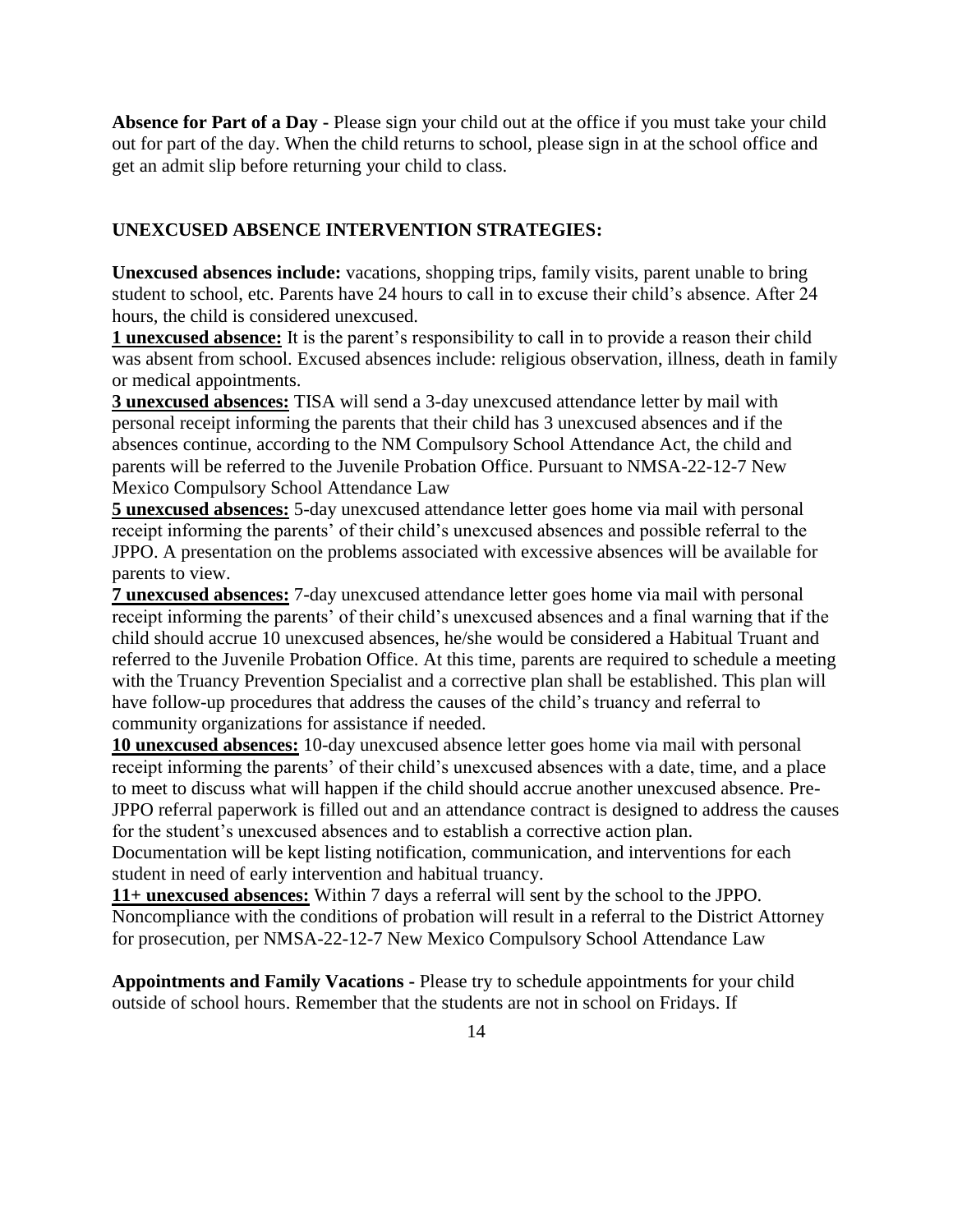appointments must be made during school hours, please notify the teacher and office ahead of time. Family vacations should be planned to coincide with school vacation times as noted on the school calendar. However, if a family emergency requires the child to be absent, please contact BOTH class TEACHER and OFFICE with as much advanced notice as possible.

**Illness during the School Day -** A child who becomes ill or is injured during the school day will be sent to the office. The parents/guardians will be notified if it is necessary to send the child home. State law requires that after 3 days of illness a written doctor's excuse be provided for documentation.

# **EXCUSING STUDENT ABSENCES:**

- Please call attendance line, 758-7755 dial 201 for attendance, and state the date and why your child is absent.
- DO NOT rely on verbal communication or notes left with office staff or the teacher.
- Messages left on a teacher's voicemail are not sufficient, you must leave a message with the office.
- Absences are only excused if called in within 48 hours.
- Doctor's excuses must be provided after the third consecutive absence and within 48 hours.
- There are no excused tardies. Keep in mind  $3$  tardies  $= 1$  unexcused absence. Instructional time begins promptly.
- Even 1 minute late is a tardy.

Help us make Average Yearly Progress! Plan vacations during Fall, Spring and Summer Breaks!

# *Inclement Weather Procedures*

TISA will follow the Taos Municipal Schools with respect to snow days and delay days. Listen to KTAO, KOAT and KRQE for information regarding snow days and delay days.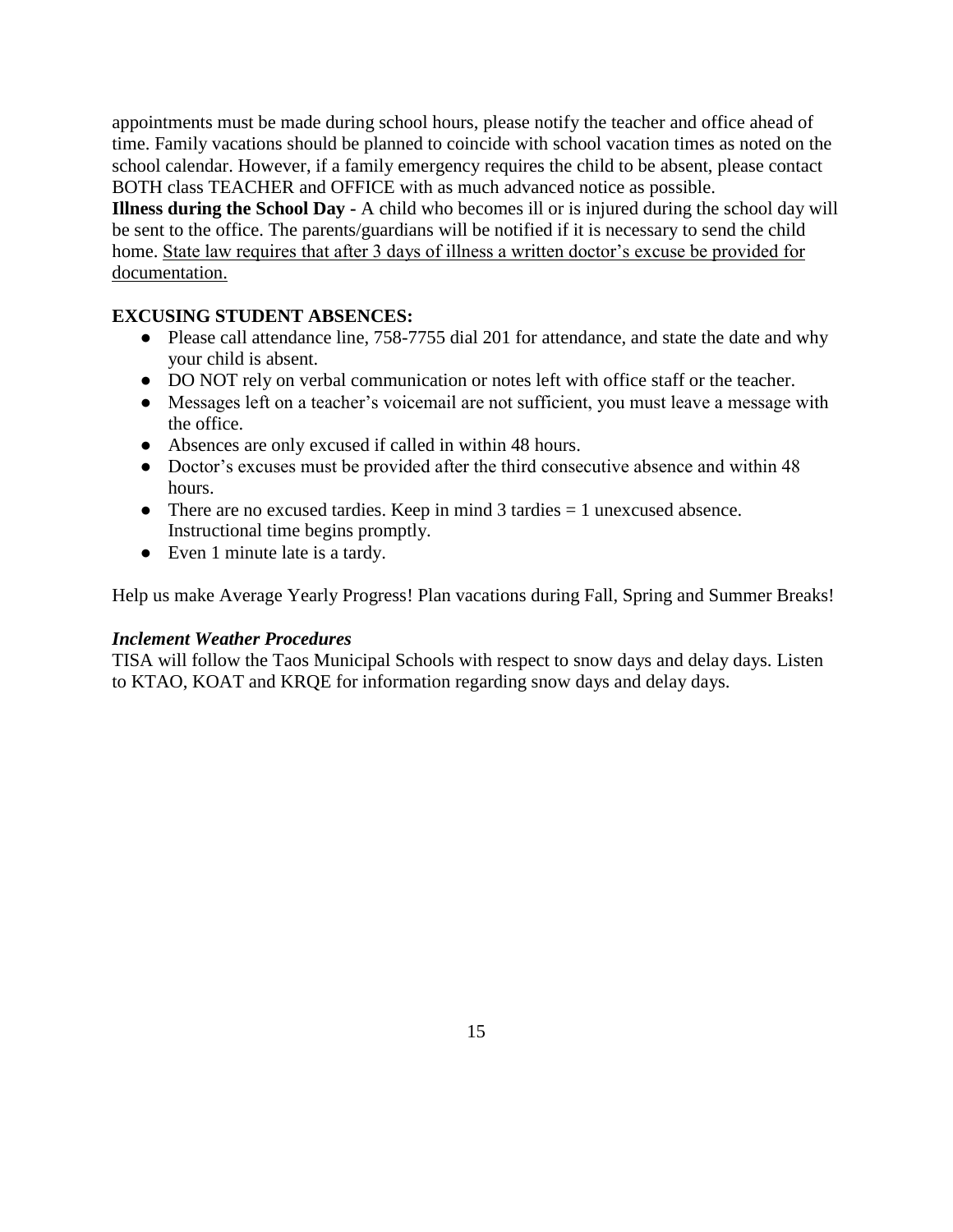#### **CELL PHONES**

Cell phones are prohibited for students in grades K-3. Cell phone rules for grades 4 -8: Cell phones are not allowed out during school hours. Students will NOT be allowed to use their cell phones during these hours. Students may not use cell phones during dismissal. For emergencies call the office. If cell phone goes off or is in sight:

∙ 1 st offense, cell phone confiscated and returned to student at end of day.

∙ 2 nd offense, cell phone confiscated and parent needs to pick up from Director.

∙ 3 rd offense, cell phone confiscated for two weeks.

∙ 4 th offense, cell phone confiscated until end of Semester (December or May).

TELEPHONE USAGE - The classroom telephone is a business phone and is not to be used by students or parents unless an emergency situation exists. Arrangements to pick up children should be made at home and not at school. Students are not allowed to use the school phone to make arrangements for play dates after school.

#### **CHEATING**

Incidences of academic cheating will not be tolerated. Teachers will announce the commencement of testing by saying, "We are now in a testing situation". When the test is finished, teachers will announce, "Testing is finished". During the testing period any student or students who are interacting in any manner with other students will have their test paper confiscated and receive a zero for the test. Students who are found to have plagiarized material for reports or projects will be given zeros for the work. The work may be made up at the discretion of the teacher, with the value for the project not to exceed 50%.

#### **COMPUTER USE**

#### **TISA - Terms and Conditions (Acceptable Use and Illegal Actions)**

Scope and Authority– TISA includes all hardware, software, and network services used by the TISA community, including third party services that act as extensions of our internal network. Parents give the school permission to use applications that are educationally beneficial to our students.

#### **Privileges**

The use of the TISA internet is a privilege, not a right. The use of an account must be consistent with the educational objectives of TISA. The Technology Office will deem what is inappropriate use and will refer any such conduct to The Carroll School Administration. TISA, in its sole discretion, reserves the right to determine what conduct constitutes a violation of this Policy, and the discipline for any such violation. In addition, use of any other Internet connected resource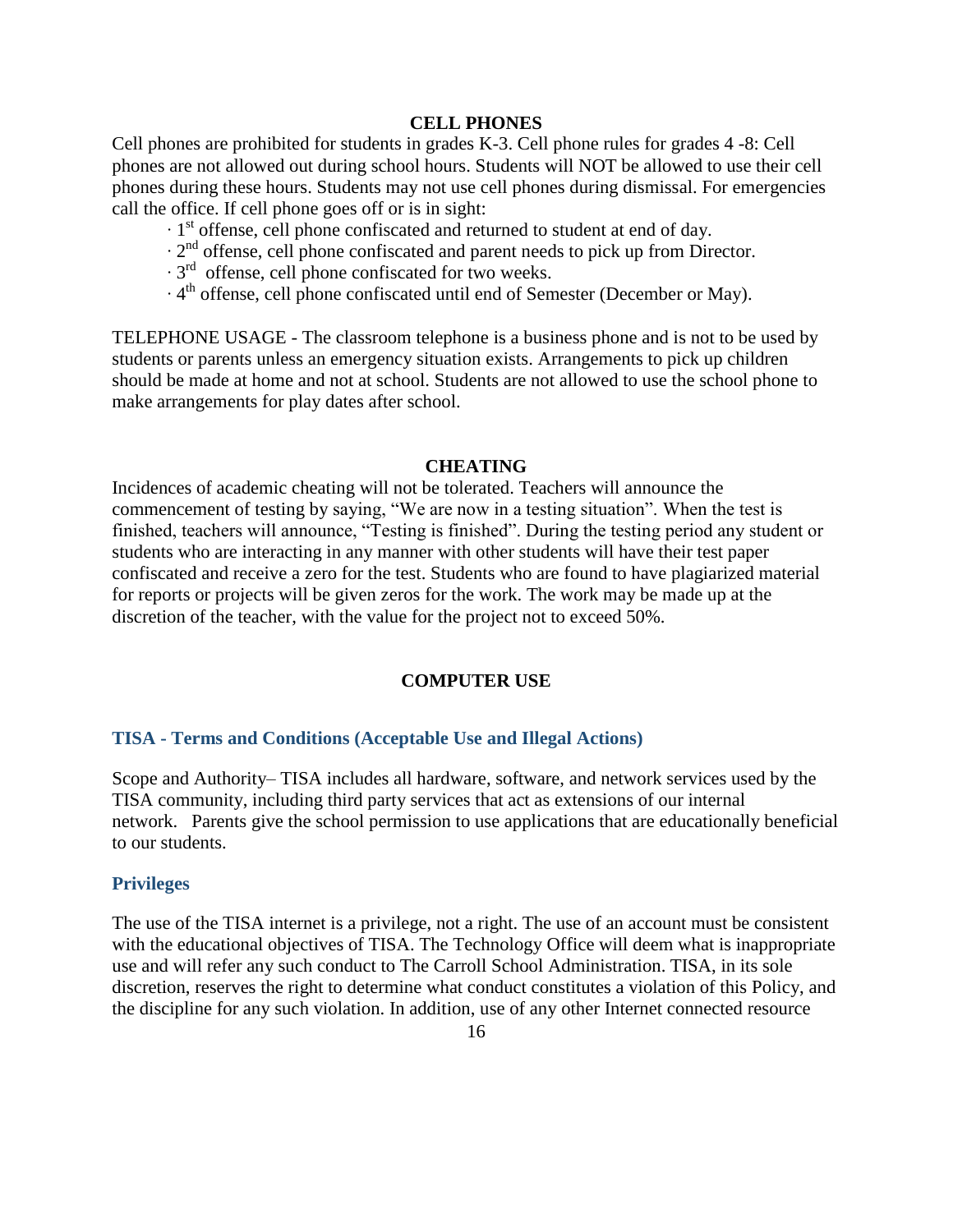must comply with the rules appropriate for that resource. Transmission of any material in violation of any U.S. or state regulation is prohibited. This includes, but is not limited to, material protected by copyright, threatening or obscene material, or material protected by trade practice. Use of the TISA internet for commercial activities, product advertisement, or political lobbying is prohibited. Use of the TISA and the Internet must be consistent with this Policy and all policies and practices of TISA, and violations of this Policy and such other policies and practices may result in the suspension or loss of an account, loss of Internet access, or in other forms of disciplinary action.

# **No Expectation of Privacy**

TISA routinely monitors usage of school use internet and may review any communications on its systems. TISA is able to override all passwords. Users do not have a privacy right in the contents of their computer system, including messages sent, received, or stored on the email systems or in their use of the Internet. Passwords to these systems exist for the benefit of TISA. Users should have no expectation that the ability to choose a password for a system in any way limits the ability or right of TISA to monitor all activity.

# **Security**

Security on any computer system is a high priority, especially when the system involves many Users. No User may have access to another's files on the TISA network The following guidelines will help maintain TISA security:

- 1. If you feel you have identified a security problem on the Internet, you must notify your teacher.
- 2. Do not allow anyone else to use your account and do not use another individual's account.
- 3. Inappropriate attempts to access a server as an administrator will result in immediate cancellation of User privileges and/or discipline.
- 4. Any User identified as a security risk or having a history of problems with other computer systems may be denied access to TISA internet.

#### **Inappropriate Access**

Not all of the information freely available on the Internet is reliable or helpful. Students and employees must evaluate the source of the information, as well as the information itself, to determine its appropriateness and usefulness.

In addition to providing information, the Internet is capable of providing the means to communicate directly with others via "instant or private messaging" programs, video conferencing programs, and other means. Also, there are many places and software technologies that will allow for the free exchange of files between computers over the Internet, such as email. Not all of these methodologies are appropriate for an educational environment as outlined in this document.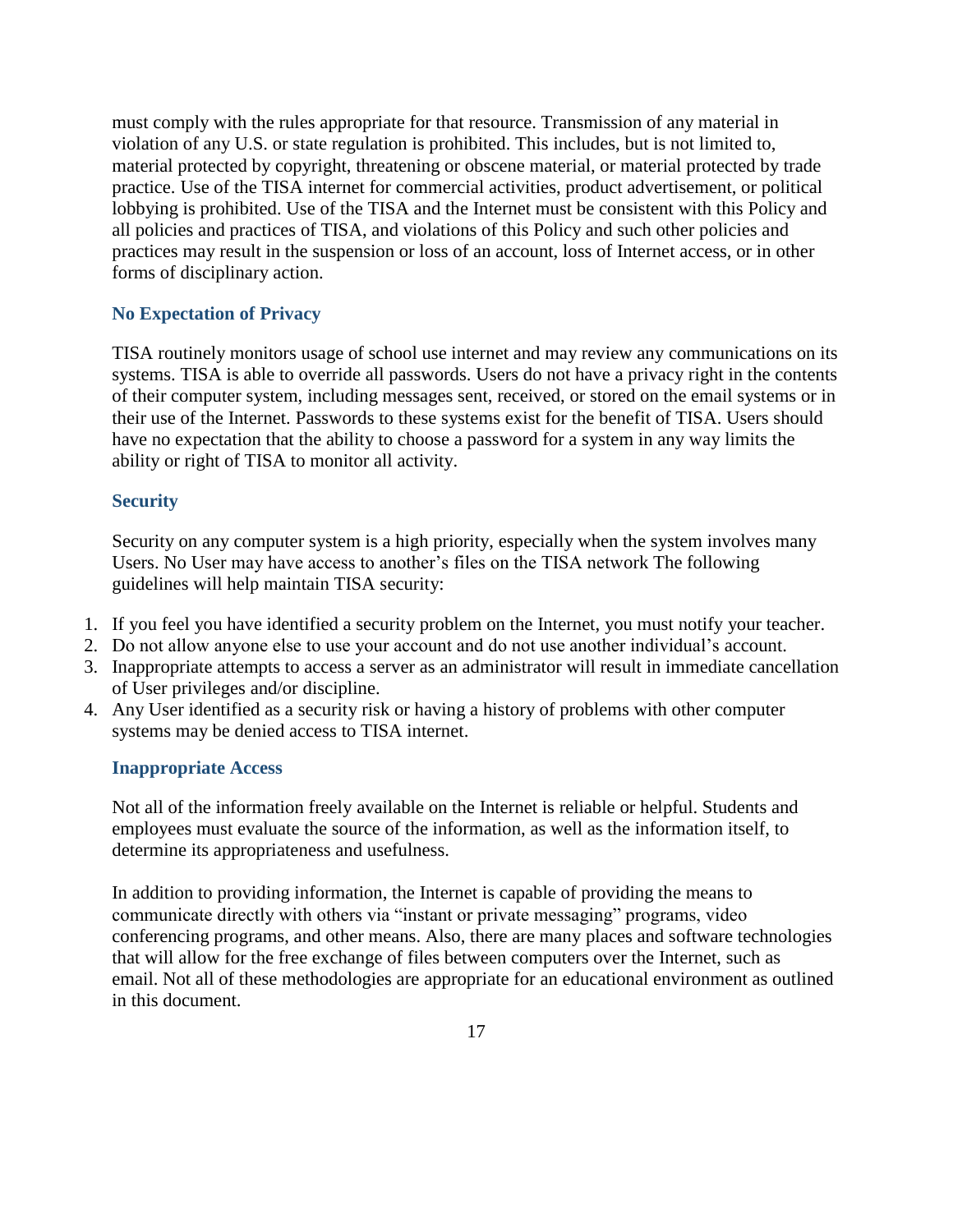Downloading or loading of software on TISA's computers is prohibited. There is an enormous quantity and variety of free software available on the Internet. However, widespread downloading of such software on the school's computers has a cumulative negative effect, and can result in the substantial degradation of performance, additional maintenance time, and increased threat of virus infestation.

Students may not use school computers to access any Internet site or sites that contain information that is inappropriate for educational purposes or sites that teachers, staff or administration deem inappropriate for the instructional program. Examples of inappropriate information/content include, but is not limited to, the following:

Students may not access, upload, download, transmit, display or distribute:

- 1. offensive material content that is in poor taste or could be considered obscene, abusive, or sexually explicit language, racist, illegal, harassing or inflammatory.
- 2. distribute dangerous material content that provides direction in the construction of explosives or similar devices or instruction or practices that could injure the students themselves or others.
- 3. inappropriate contacts materials that can lead to contact with strangers who could potentially threaten the student's health or safety.

If a student is uncertain as to whether or not a site's material might be considered inappropriate, the student should consult their teacher or a member of the administrative staff for clarification.

# **Google Apps for Education Acceptable Use**

Google Apps for Education is primarily for educational use. Students may use Google Apps for Education for personal use subject to the restrictions below and additional school rules and policies that may apply.

# *Privacy*

School staff and administrators have access to student email for monitoring purposes. Students should have no expectation of privacy on the Google Apps for Education system.

Limited personal use - Students may use Google Apps for Education tools for personal projects but may not use them for:

- a. Unlawful activities.
- b. Inappropriate sexual or other offensive content.
- c. Threatening another person.
- d. Misrepresentation of TISA, staff or students.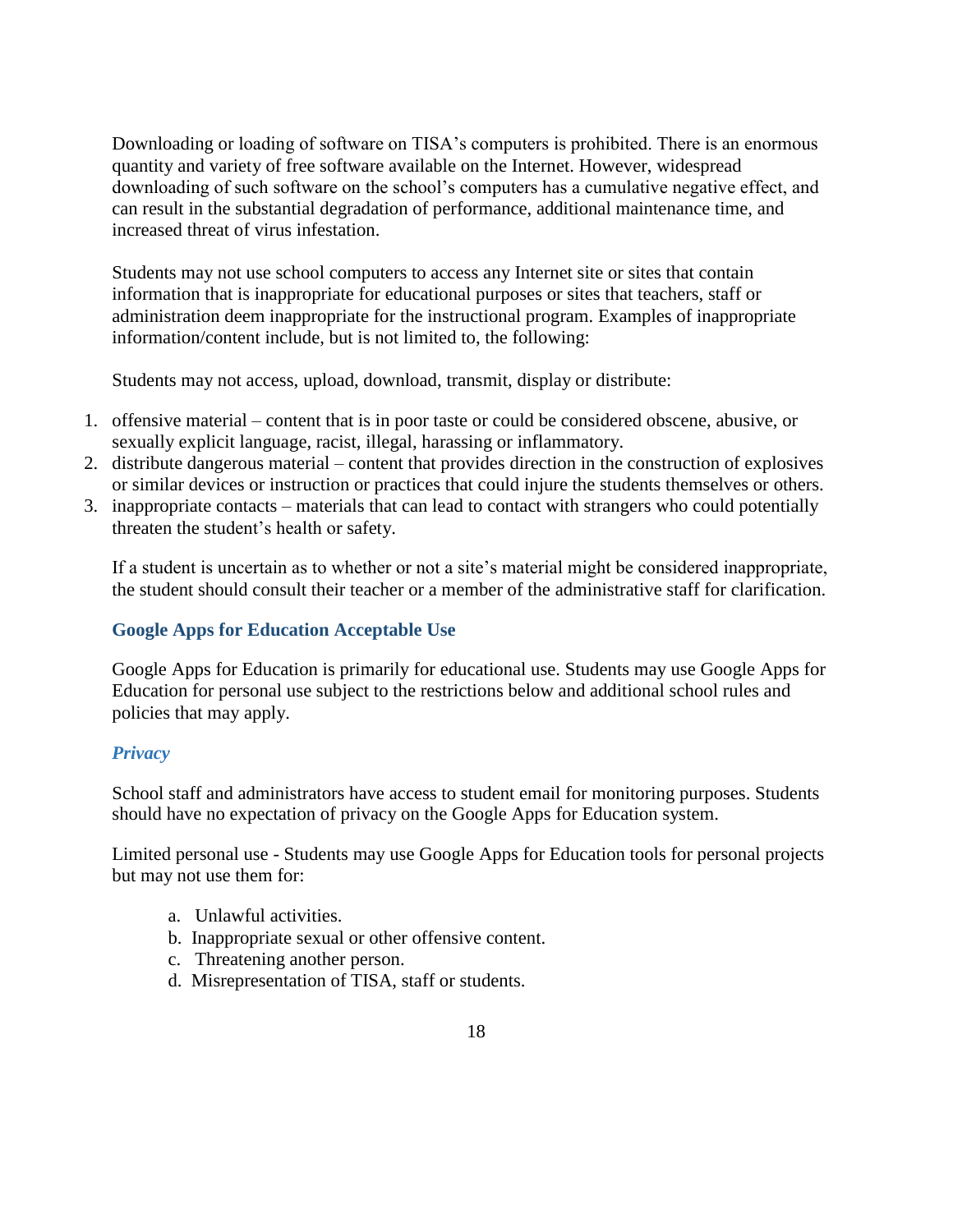# *Safety*

Students will tell their teacher or other school employee about any message they receive that is inappropriate or makes them feel uncomfortable.

Students are responsible for the use of their individual accounts and should take all reasonable precautions to prevent others from being able to use their account.

Under no conditions should a user provide his or her password to another person.

# *Access Restriction - Due Process*

Access to Google Apps for Education is considered a privilege accorded at the discretion of TISA. TISA maintains the right to immediately withdraw access and use of Google Apps for Education when there is reason to believe that violations of law or school policies have occurred. In such cases, the alleged violation will be referred to the Director for further investigation and account restoration, suspension, or termination. As a party of the Agreement with Google, TISA also reserves the right to immediately suspend any user's account suspected of inappropriate use. Pending review, a user account may be terminated as part of such action.

# **Hardware**

TISA computers are managed in order to allow for students to use the systems only for educational purposes. Under no circumstances is a student to attempt to modify the existing hardware configuration of TISA computer, either by opening the case or changing BIOS and or other hardware settings. Students are responsible for reporting any damage discovered on school computers to their teacher immediately.

It is specifically set forth in this policy that under NO circumstances are either students, staff or visitors allowed to connect their own personal computers, laptop or notebook computers, personal digital assistants (PDA's) or any other electronic device to any of TISA computers or to TISA internal network, without the expressed knowledge and written consent of the Director or his/her designee.

# **Summary**

This is a list of the more common things students are specifically NOT permitted to do.

- 1. Download any files, especially music and videos, from the Internet, unless the material is free for commercial use and royalty free.
- 2. Use any form of "instant or private messaging" software.
- 3. Install any applications or software onto TISA computers.
- 4. Disable or modify any running tasks or services.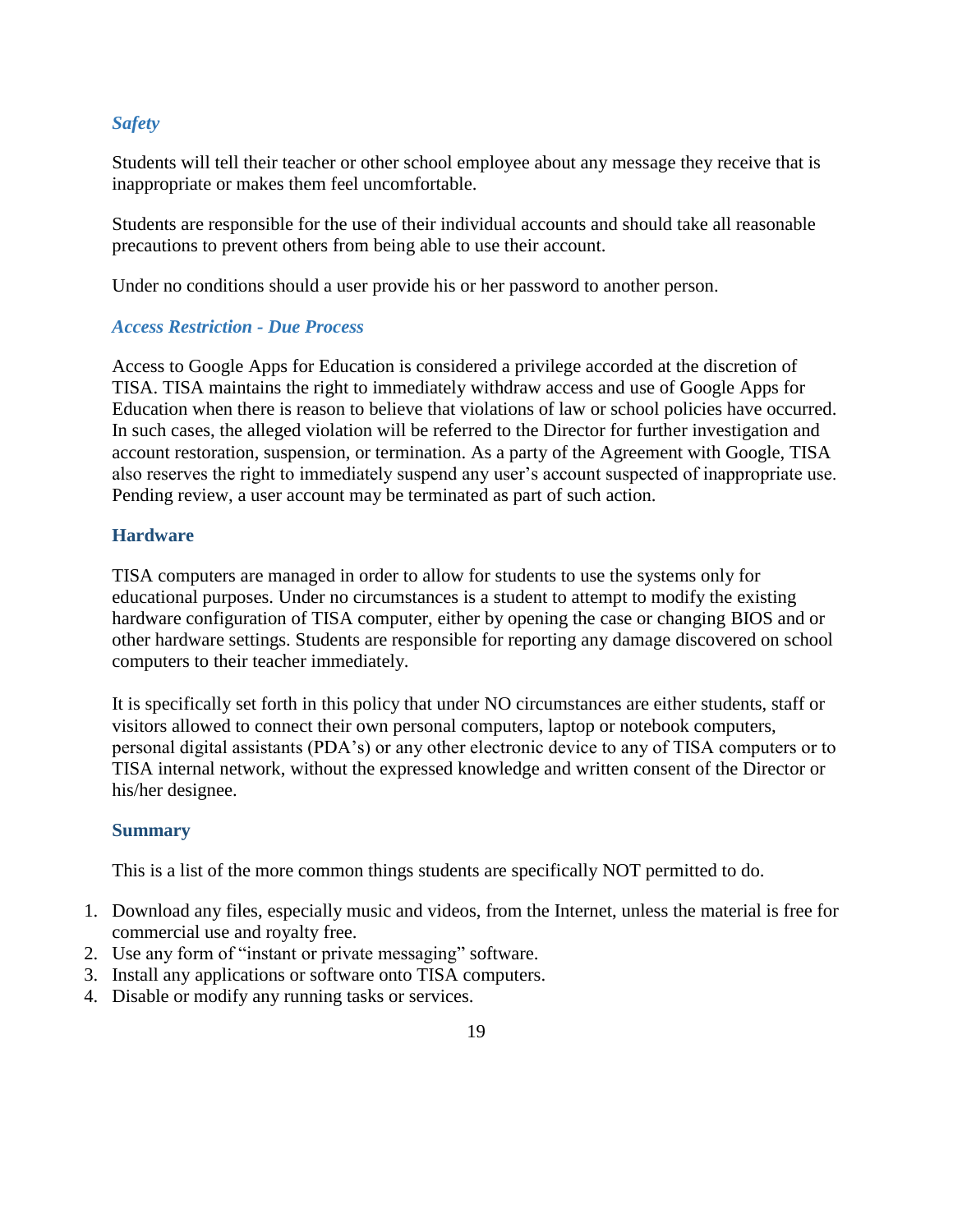- 5. Transfer and/or store music files from any personal devices to TISA systems.
- 6. Play games, unless directed to by an instructor or supervisor for educational purposes, at any time on TISA computers, including Internet-based games.
- 7. Use proxies or other means to bypass the content filtering systems in place and or defeat any settings that prevent the access of material deemed and flagged as inappropriate by the blocking devices.
- 8. Use remote accessing software or hardware to take control of any network attached device or workstation.
- 9. Remove License decals or inventory control tags attached to the systems.
- 10. Disrupt its use by other individuals by connecting to other TISA networks to perform any illegal or inappropriate act, such as an attempt to gain unauthorized access to other systems on the network.
- 11. Everyone must honor copyrights and licenses, as well as the legal rights of the software producers any network providers.
- 12. Use another person's user account and any access of credentials is prohibited.
- 13. Anyone who inadvertently accesses an inappropriate site must immediately leave the site and report it to his/her instructor or supervisor.
- 14. Attempt to log onto the network as a system administrator.
- 15. Any user identified as a security risk may be denied access to the network.
- 16. Damage caused by the intentional misuse or vandalism of equipment will be charged to the person who committed the act.

# **Consequences**

Use of school computers and the internet is a privilege. Failure to abide by the terms of this policy will result in the following disciplinary actions:

Willful damage of computer hardware, computer software (including the deletion of programs and/or files) and computer networks will result in the student being responsible for the current repair and replacement cost of the damaged software and/or equipment. Any student violating the terms of this document will receive appropriate disciplinary action. As defined in the student handbook, under "Violating Computer Use Policy" students could lose computer/network privileges, and/or receive detention, suspension or expulsion.

The classroom or his/her designee may close an account at any time as required. The administration, faculty and staff of TISA may make a request to the Director his/her designee to deny, revoke or suspend specific user accounts based upon violations of this policy.

# **Improper Use and Content**

Users may not use the TISA internet for purposes of harassment, intimidation or bullying of others, either within The TISA community or in the broader Internet. Foul, abusive, discriminatory, or demeaning language, attempts to "fill" electronic mailboxes, the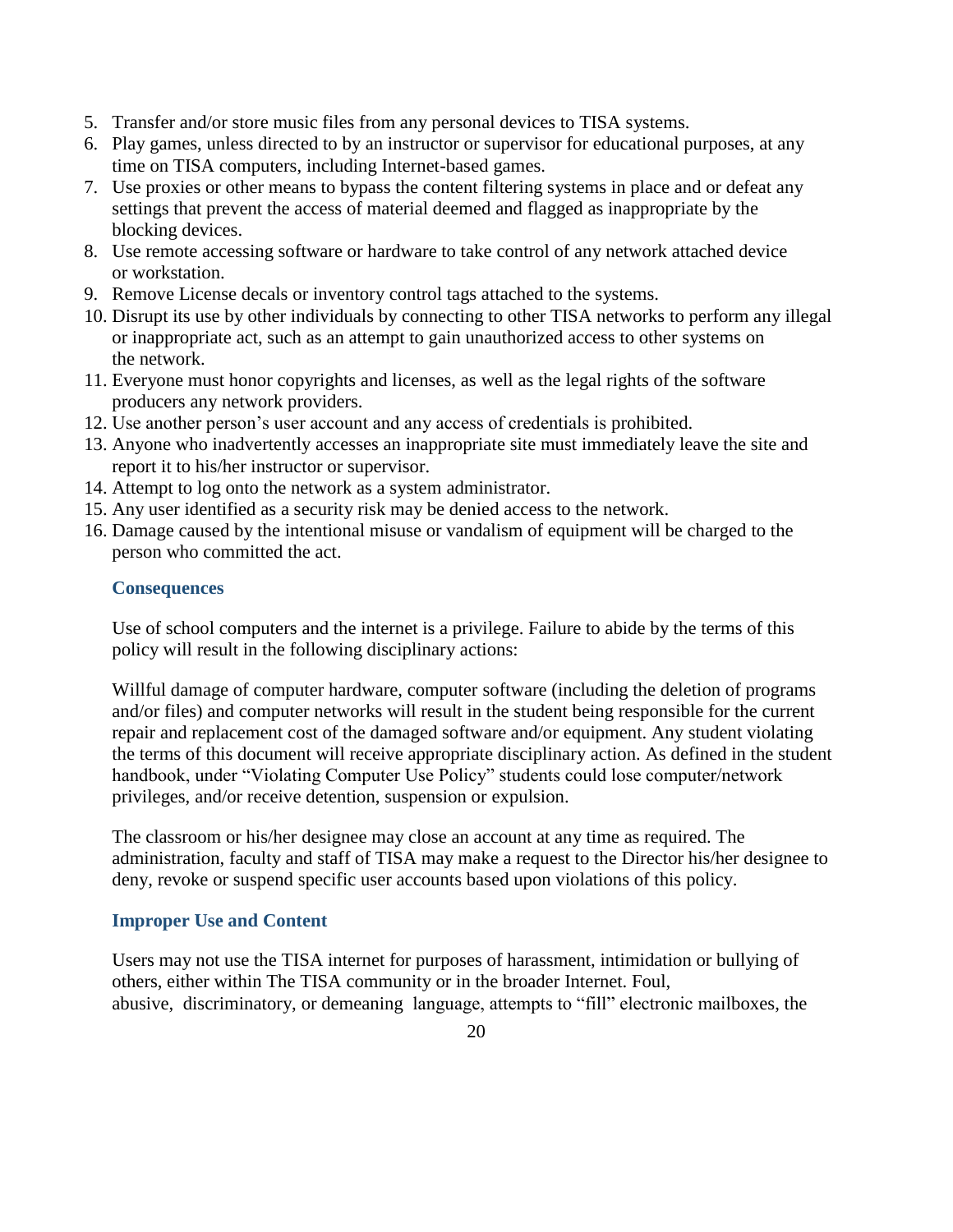posting of obscene images or texts, egregious "flames" and other such acts shall be a violation of this Policy.

Bullying is the repeated use of a written, verbal or electronic expression, physical act or gesture, or any combination thereof, directed at another student that (1) causes physical or emotional harm to the student or damage to the student's property; (2) places the student in reasonable fear of physical injury or of damage to property; (3) creates a hostile environment at school for the student; (4) infringes on the rights of the student at school; or, (5) materially and substantially disrupts the education process or the orderly operation of a school. A hostile environment is a situation in which bullying causes the school environment to be permeated with intimidation, ridicule or insult that is sufficiently severe or pervasive to alter the conditions of the student's education.

Cyber-bullying involves an act of bullying through the use of technology or any electronic communication, including but not limited to electronic mail, internet communications, or instant messages. Cyber-bullying also includes the creation of a web page or blog in which the creator assumes the identity of another person; or, the knowing impersonation of another person as the author of posted content or messages, if the creation or impersonation creates any of the conditions described in the definition of bullying. Cyber-bullying also includes the distribution by electronic means of a communication to more than one person or the posting of material on an electronic medium that may be accessed by one or more persons, if the distribution or posting creates any of the conditions described in the definition of bullying.

TISA shall, in its sole discretion, determine whether such conduct violates this Policy and any other policies of TISA. Users must remember that material distributed through the Internet is public. On the Internet, there is no central authority, so each site is responsible for its own Users. Complaints received from other sites regarding any of our Users will be fully investigated, and disciplinary action may be taken as a result.

#### **Social Networking Sites**

While TISA respects the right of, students and families to use social media and networking sites, as well as personal websites and blogs, it is important that any such personal use of these sites does not damage TISA's reputation, its employees, or its students or their families. All users should exercise care in setting appropriate boundaries between their personal and public online behavior, understanding that what is private in the digital world often has the possibility of becoming public, even without their knowledge or consent.

TISA strongly encourages all employees, students and families to carefully review the privacy settings on any social media and networking sites they use (such as Facebook, MySpace, Twitter, Flickr, LinkedIn, etc.), and exercise care and good judgment when posting content and information on such sites. When using a social media site, an employee may not include current students as "friends," "followers" or any other similar terminology used by various sites. If an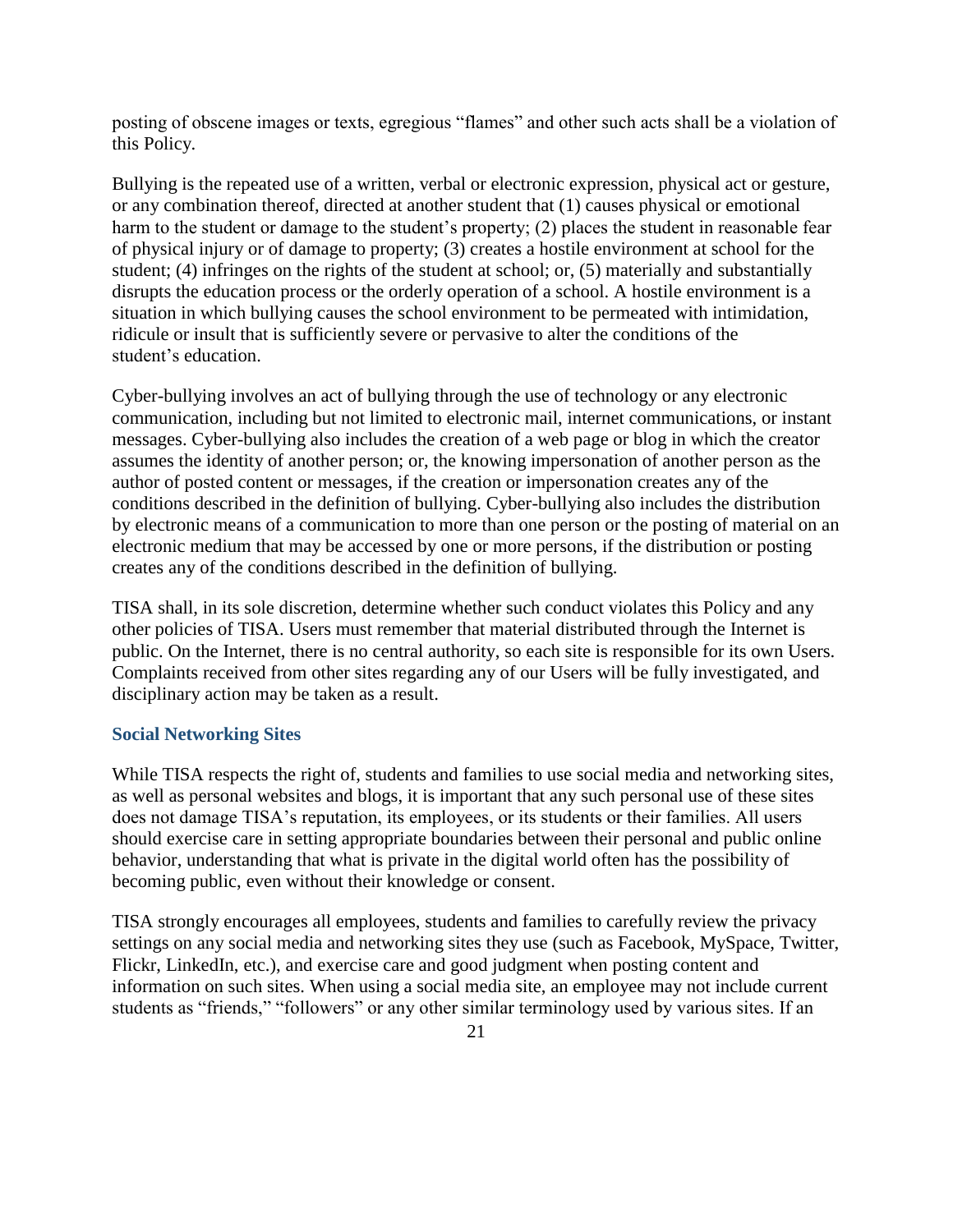employee has a community that extends to persons who are parents, alums, or other members of TISA community, s/he must exercise good judgment about any content that is shared on the site.

Additionally, students and families should adhere to the following guidelines, which are consistent with The TISA's community standards on harassment, student relationships, conduct, professional communication, and confidentiality:

a. Users should not make statements that would violate any of TISA's policies, including its policies concerning discrimination or harassment;

b. Users must uphold TISA's value of respect for the individual and avoid making defamatory or disparaging statements about the school, its employees, its students, or their families;

c. Users may not disclose any confidential information of TISA or confidential information obtained during the course of his/her employment, about any individuals or organizations, including student and/or their families.

TISA has a strong interest in promoting a safe and supportive learning environment, as well as maintaining a positive reputation in the community.

# **Theft and Vandalism**

Users must acknowledge the use of the intellectual property of others. Users must treat information found electronically in the same way as information found in printed sources. Rules against plagiarism will be enforced. It is the responsibility of each User to comply with the terms and condition for the acquisition and use of software found on the Internet. TISA will not allow the copying or storing of illegally acquired software. In this case, vandalism refers to deliberate attempts to damage the hardware, software, or information residing on TISA's network or any other computer system attached through the Internet. Attempts to violate the integrity of private accounts, files or programs; the deliberate infecting of a computer with a "virus", attempts at "hacking" computers using any method, or other such actions shall be a violation of this Policy.

# **Chain Letters and Other "Spreading" Schemes**

Whether in e-mail or in newsgroups, chain letters, pyramid schemes, forwarding or replying to "contests" or "fast cash" schemes, mass cross-postings, and uninvited mass mailings are forbidden on the Internet and on TISA's network.

# **"Netiquette"**

Users must abide by accepted rules of network etiquette, including, but not limited to, the following: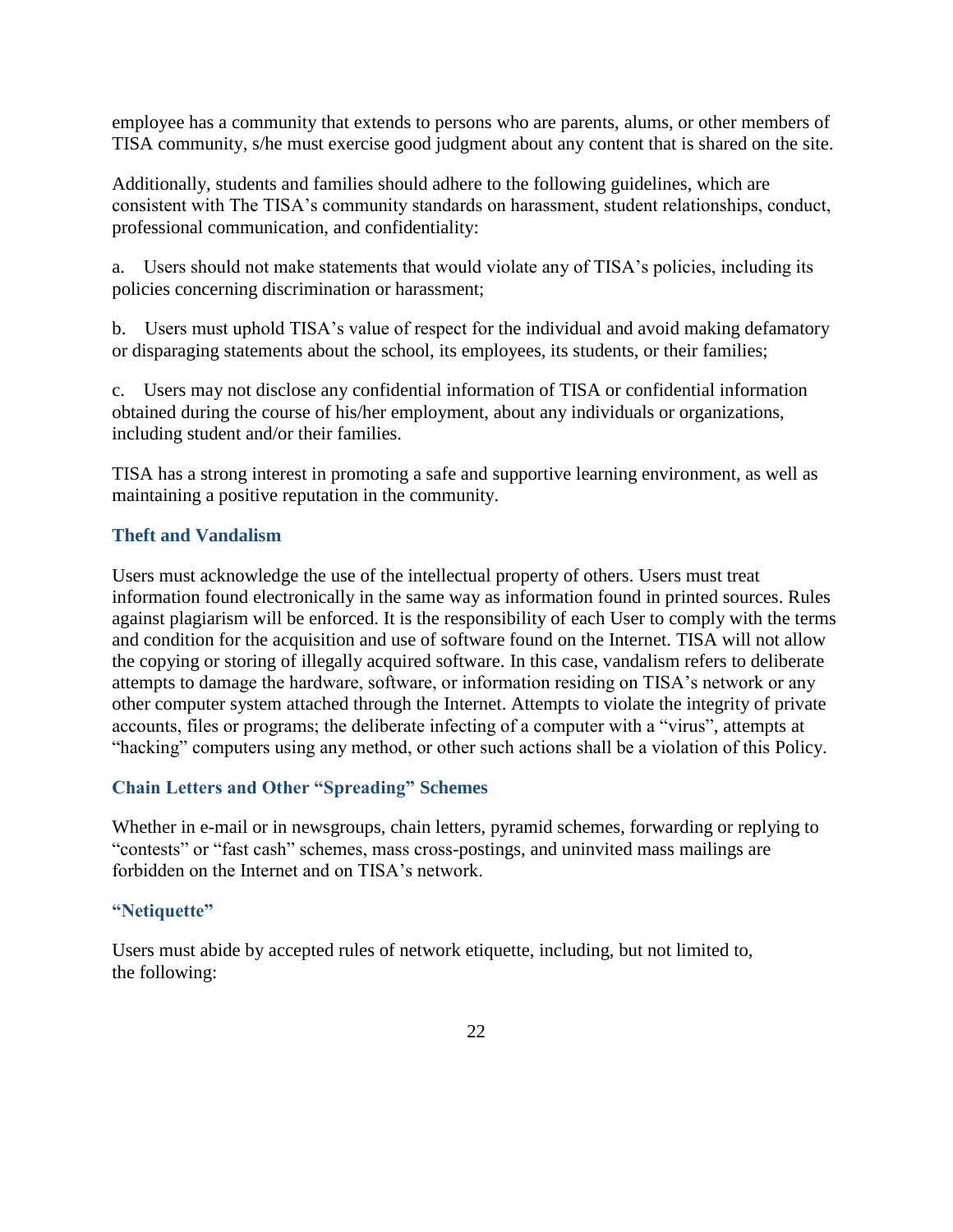- 1. Do not reveal personal information your address or telephone number, or those of students or colleagues.
- 2. Be polite. Do not be abusive in your messages to others. Use appropriate language and do not use vulgarities, or any other inappropriate language.
- 3. Do not use the TISA network in such a way that would disrupt its use by others.

### **Waiver of Warranties; Limitation of Liability**

TISA makes no warranties of any kind, whether express or implied, concerning this service. TISA shall not be held responsible for any damages suffered, including the loss of data resulting from delays, non-deliveries, missed deliveries, service interruptions, or errors and omissions. TISA denies any responsibility for the accuracy or quality of information obtained through this service. All terms and conditions as stated in this Policy are applicable to the use of computer resources at TISA, in addition to internet use.

#### **Entirety of Agreement**

The terms and conditions stated in this Policy, and all other policies of TISA incorporated herein, reflect the entire agreement of the parties with respect to the subject matter stated herein. This Policy supersedes all prior oral or written agreements and understandings of the parties. This Policy shall be governed by and interpreted in accordance with the laws of the state of New Mexico and the United States of America.

#### **DRESS CODE**

TISA recognizes that all students have an intrinsic worth based upon who they are and not what they wear. The school expects all students to maintain a neat, well-groomed appearance and to dress as a TISA student with school spirit and pride. Decisions regarding the dress code will be referred first to the classroom teacher then to the director.

Appropriate clothing for school is basically what will support our educational goals, and that is learning first. TISA expects the parents to be involved in what their children are wearing to school. Clothing needs to be appropriate for the weather conditions and the tasks of school. Sunglasses are to be worn outside. Headgear can be worn indoors as long as it does not obscure the student's vision. Following is a list of what may not be worn:

Cut-offs, short-shorts, mini-skirts (must not be more than 5 inches above the knee, which would be about mid-thigh), oversize sagging pants or shirts, strapless tops, spaghetti straps, low-cut tops, see-through material, exposed midriff/back area, shoulder straps less than one-inch wide, insignias representing drugs, alcohol, tobacco, sex, violence, gangs or foul language, or any other attire that may be disruptive or unsafe in a learning environment. Shoes suitable for running should be worn at all times. Platform sandals, flip flops, high-heels and jellies pose a safety hazard and should not be worn to school.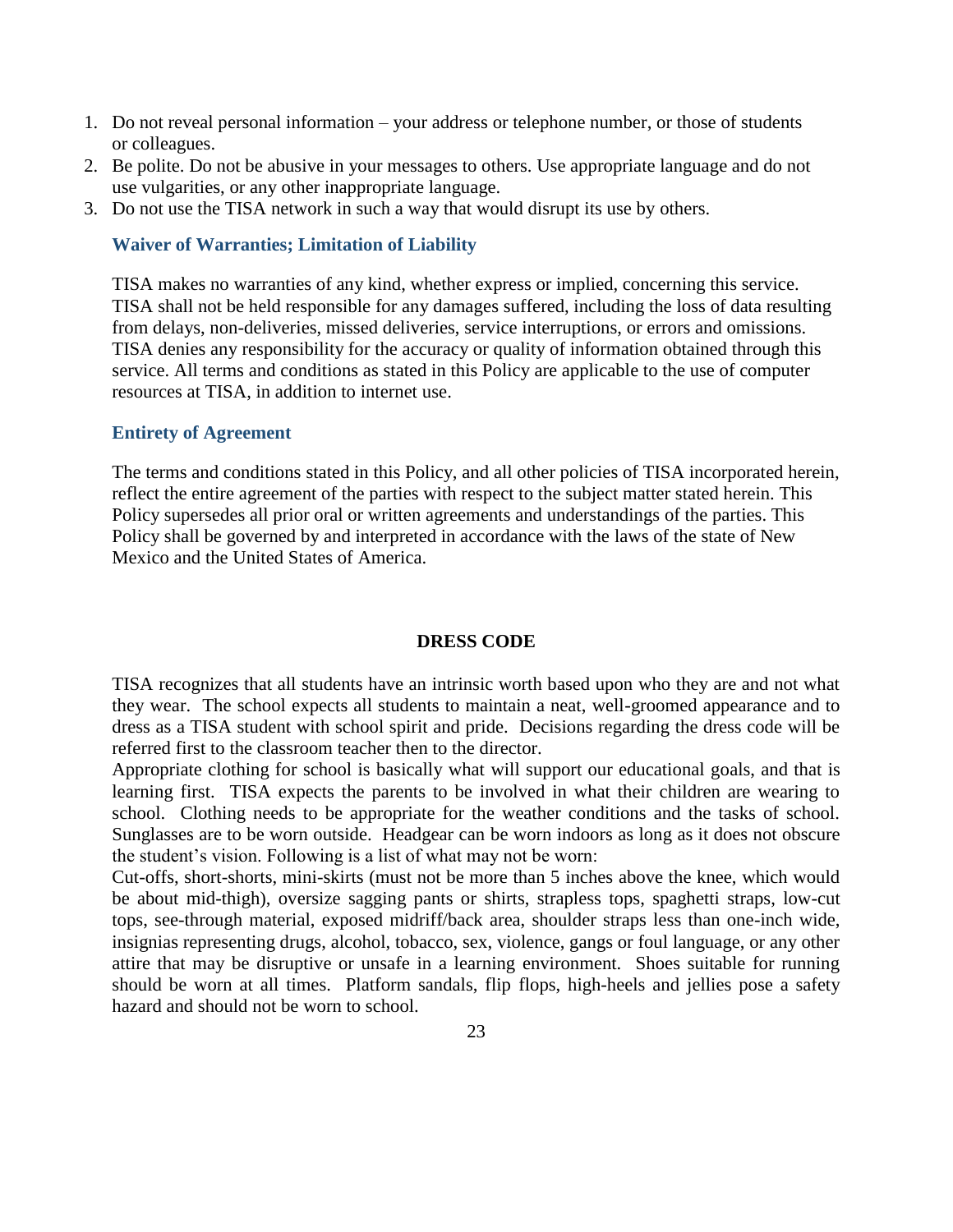All classroom teachers will discuss with their students the importance of dressing appropriately for the task of learning.

Consequences for inappropriate attire will include calling home to bring clothing that is appropriate. T-shirts can be covered with a sweater or larger shirt. Repeated offenses could, and may, mean out-of-school suspension:

*First Offense:* Change into a school provided T-shirt. Original shirt will be returned when clean T-shirt is returned to director.

*Second Offense:* change into a school provided T-shirt.

*Third Offense:* One day suspension. Phone call home.

*Fourth Offense:* Three day suspension. Phone call home.

#### **EMERGENCY DRILLS**

Fire drills are conducted every week for the first 4 weeks of school and once each month thereafter. Detailed escape plans are posted inside the door of each classroom. For fire drills each class has an escape route to an outside area a safe distance from the building. Children are moved to these designated areas in less than 75 seconds in a safe, quiet and orderly manner. Unwanted Intruder- Lock Down drills will be conducted periodically. Shelter-In-Place drills are required 2 times per year. A detailed emergency preparedness plan is available in the school office. The school is prepared for a variety of emergency situations, including bomb threats.

#### **FIELD TRIPS**

Field trips within our community and to nearby points of interest are scheduled by various classroom teachers throughout the school year. These trips are designed to supplement the classroom curriculum and to introduce students to the resources of the community. Parents will receive notices of field trips well in advance of the scheduled trip date and will be asked to sign field trip permission forms. Permission slips must be signed or children must stay at school and not participate in the field trip. Permission to participate in a field trip will not be accepted over the telephone. Sometimes a small amount of money may be requested from each student to help defray transportation of facility use costs and/or admission fees. Parents should check their child's attire for appropriateness for the activity. All aspects of the TISA Student/Parent Handbook apply to all school sponsored activities or field trips on or off the campus. If a teacher requests your help on a field trip, please keep in mind the following guidelines for parent chaperones: Only a limited number of parent chaperones are needed for each trip. Teachers depend on parent chaperones to:

- Assist the teacher with the entire class
- Attend to student safety at all times
- Ask the teacher how you can assist them
- Be assertive with students and help enforce behavior expectations
- Arrive early and ride the bus
- Supervise all children; not just your own child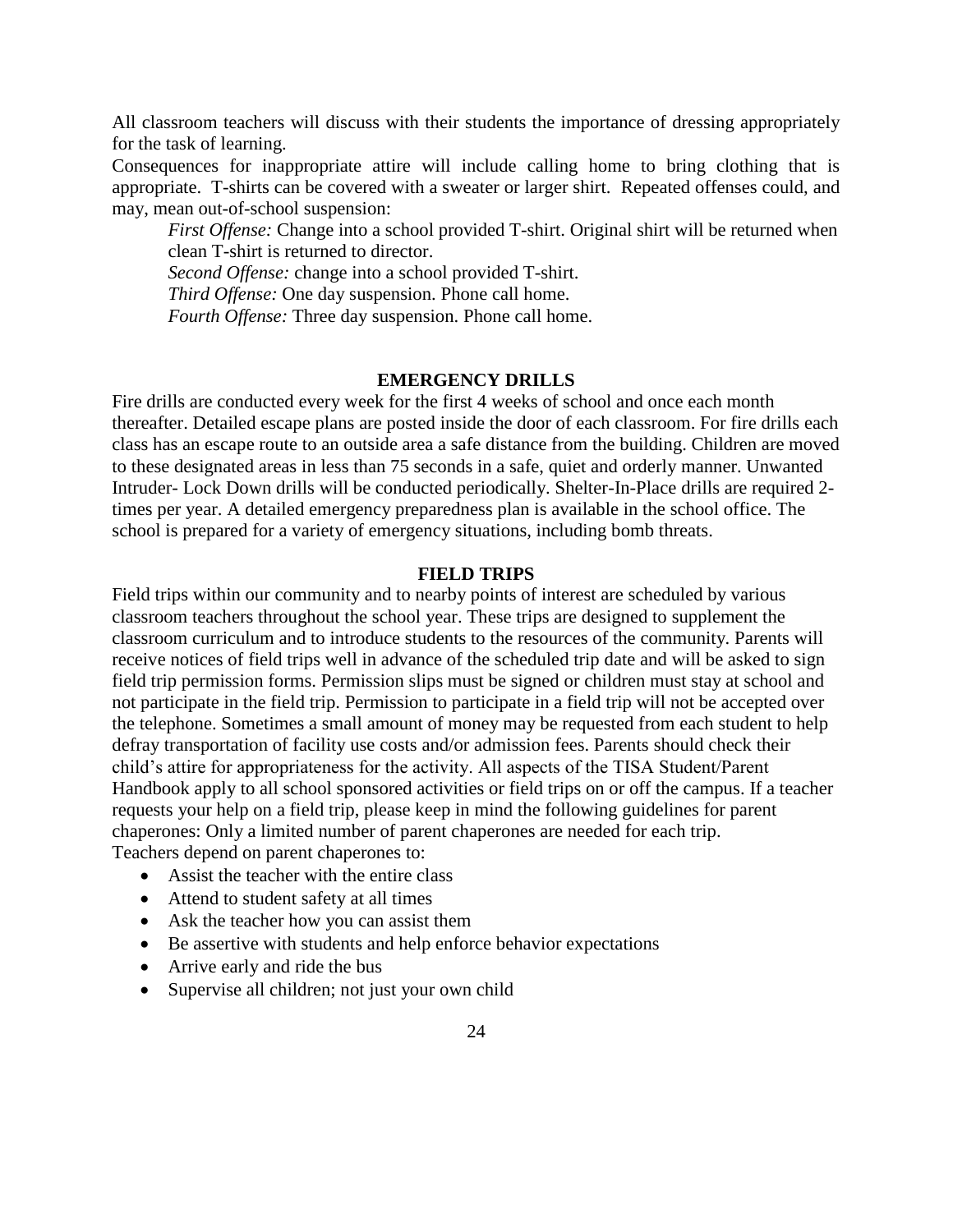- Stay engaged with the children and be respectful of presenters by not socializing with other Parents or students during activity times
- Help enforce rules on the bus

Not appropriate for school field trips:

- Younger siblings, pets or friends
- Swearing, use of alcohol or tobacco
- Eating or drinking on the bus

# **GRADING**

Grades Kindergarten to 4th, will utilize a five point scale to show each student's progress.

5-Excelling 4-Proficient 3-Progressing 2-Emerging 1-Concern

Grades 5th – 8th will use the following point values with letter grades:

A 93%-100% B 85%-92% C 77%-84% D 70%-76%

F Below 69% Grades will be disseminated on a quarterly basis (approximately every 9 weeks).

Progress reports will be sent home at the 4 1/2 week point. See school calendar for dates. Teachers will document student grades utilizing the grade book, core objectives, and absentee record.

Students in 6th, 7th, and 8th grades, will also be evaluated on CAPE criteria. This includes Citizenship, Attitude, Participation and Effort. The CAPE evaluation makes up 25% of the student's total grade.

# **GUESTS**

Student guests are not allowed on campus. Adult visitors (21 and over) are required to report to the school office upon entering the building. You will sign in on the appropriate form and you will be issued a badge which you are required to wear on campus at all times. This allows campus personnel to ascertain that your presence on campus is registered in the office. When you leave the school premises, you are to sign out in the office and turn your badge into the office personnel.

 $\setminus$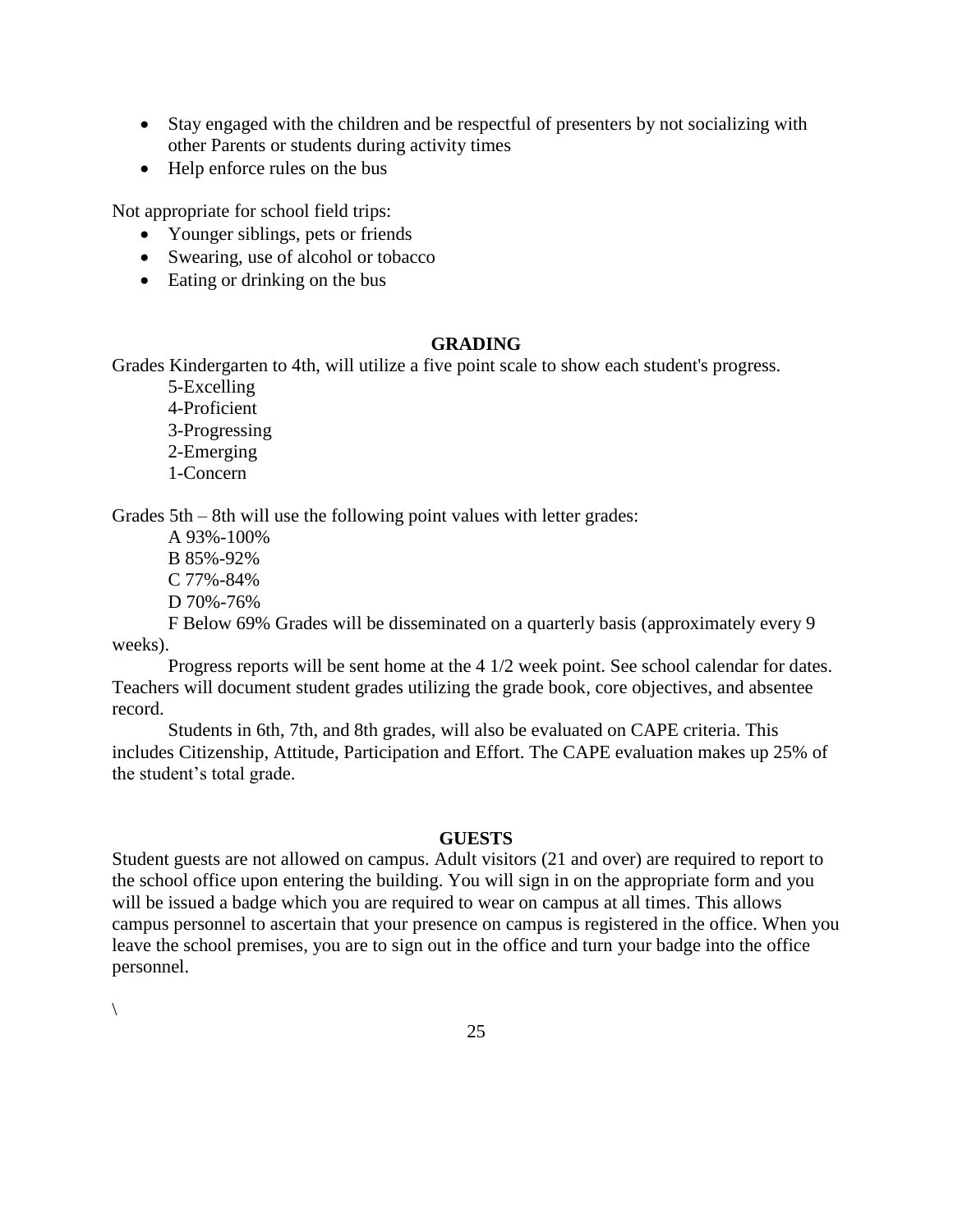#### **IMMUNIZATIONS**

All students need to be up to date on their immunizations or they will NOT be allowed to attend school until they do so. Parents who elect not to have their children immunized must provide the school with and up-to-date Certificate of Religious/Conscientious Objection to Immunization. These certificates must be renewed every nine (9) months.

#### **LEAVING CAMPUS**

TISA maintains a "closed campus". Children are not allowed to leave the campus at any time during school hours unless a parent/guardian signs their child out through the office. If a parent/guardian picks up a child during the day, they must sign them out at the office where they will be given a release slip. Teachers will not dismiss a student without a release slip. Parents are asked to refrain from picking up children in the last hour of the day unless absolutely necessary. Students who have legal documentation for restraining orders or custody must supply the school with copies.

#### **LOST AND FOUND**

All clothing found on the campus, regardless of its value, is placed in the appropriate area at the front of the school. Money, jewelry, or any other articles of value are turned into the office. Students may claim them after proper identification. Unclaimed items will be donated to the CAV Thrift Store twice a year.

#### **LOTTERY ENROLLMENT**

# **Enrollment Policy:**

In accordance with the Charter School Act, any student, regardless of where he/she resides in New Mexico, may attend Taos Integrated School of the Arts ("TISA"). Taos Integrated School of the Arts' enrollment policies prohibit discrimination on the basis of disability, race, creed, color, gender, national origin, religion, or need for special education services. As per NMSA Section 22-8B-4.1 NMSA 1978, enrollment at TISA will be governed by the following rules: Beginning in 2011-2012 TISA shall give enrollment preference to:

1. Students who have been admitted to the charter school through an appropriate admission process and remain in attendance through subsequent grades; and 2. Siblings of students already attending the same charter school. Enrollment Procedures/Application: If a parent or guardian (collectively referred to as "Parent") wants to enroll his/her student at TISA, the parent must submit an enrollment application for each student during TISA's enrollment period. A complete and timely enrollment application is required to ensure that the student will be included in any lottery that must take place when the number of students wanting to enroll exceeds the number of seats available at the school. If the number of students in a particular grade level wanting to enroll during the enrollment period does not exceed the number of seats available in that grade level, a lottery is not required, and students shall be enrolled on a first-come, firstserved basis.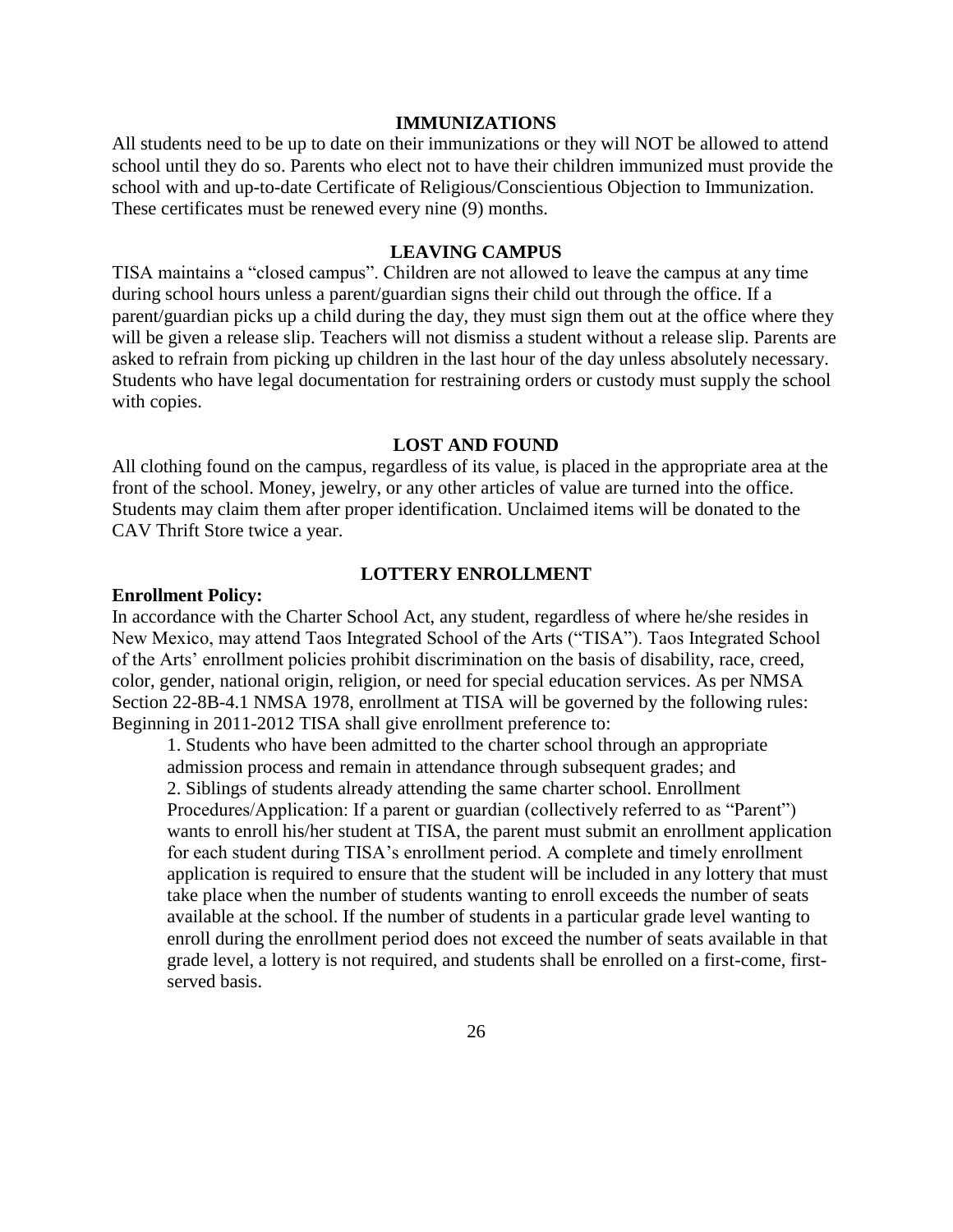The enrollment application form will be posted on TISA's website only for the time the enrollment period is open. Parents must fill out the enrollment application and mail or deliver it to the school. Upon receiving the enrollment application, a TISA representative will assign a number (see description below) to the application that will be used for enrollment and/or lottery purposes. The application deadline will be set and approved by the Governing Council, as will the date of the lottery. To receive help with the enrollment application process, please contact the school office.

# **Lottery Procedures:**

All student applications are entered into a computerized program. On the day of the lottery drawing, the office manager and the director activate the program, which randomly assigns a number, beginning with one, to each application. The available slots for each grade level are then filled beginning with the number one. The remaining applications go onto a waiting list and as positions become available, the office administrator will contact the parent. A student may apply for one slot only. Students who submit multiple applications to apply for more than one slot will be removed from the lottery.

A student must apply using his/her legal name. Using an alias could result in a student's disqualification from the lottery or disenrollment at a later date.

### **Waiting List Procedures:**

Taos Integrated School of the Arts will open and advertise the enrollment and lottery each year in the spring for a limited period. If a waiting list is generated from the lottery draw, these students will remain on the waiting list until the end of the current school year. Students wishing to enroll in TISA after the enrollment period will be added to the end of the existing waiting list.

# **Waiting lists do not transfer from year to year. TISA will not maintain a waiting list for students who wish to be admitted in future years.**

∙ Students who are not initially selected for enrollment will be placed on the TISA waiting list according to grade.

∙ Separate waiting lists will be maintained for each grade.

∙ All children who apply for enrollment after the enrollment period will be added to the waiting list in the order in which their applications were received.

∙ If an applicant from the waiting list is offered a position and does not accept the position offered within the period required for acceptance, they will be dropped from the waiting list and the slot offered to the next applicant on the waiting list.

#### **Confirmation of Acceptance**

∙ Students must confirm, in writing, their acceptance of their admission by the date indicated on their notification of admission.

∙ Students who do not properly confirm their acceptance by the date and time indicated will be dropped from the admission list and the slot offered to the next applicant on the waiting list.

∙ Parents or guardians of the applicant are responsible for maintaining current information on the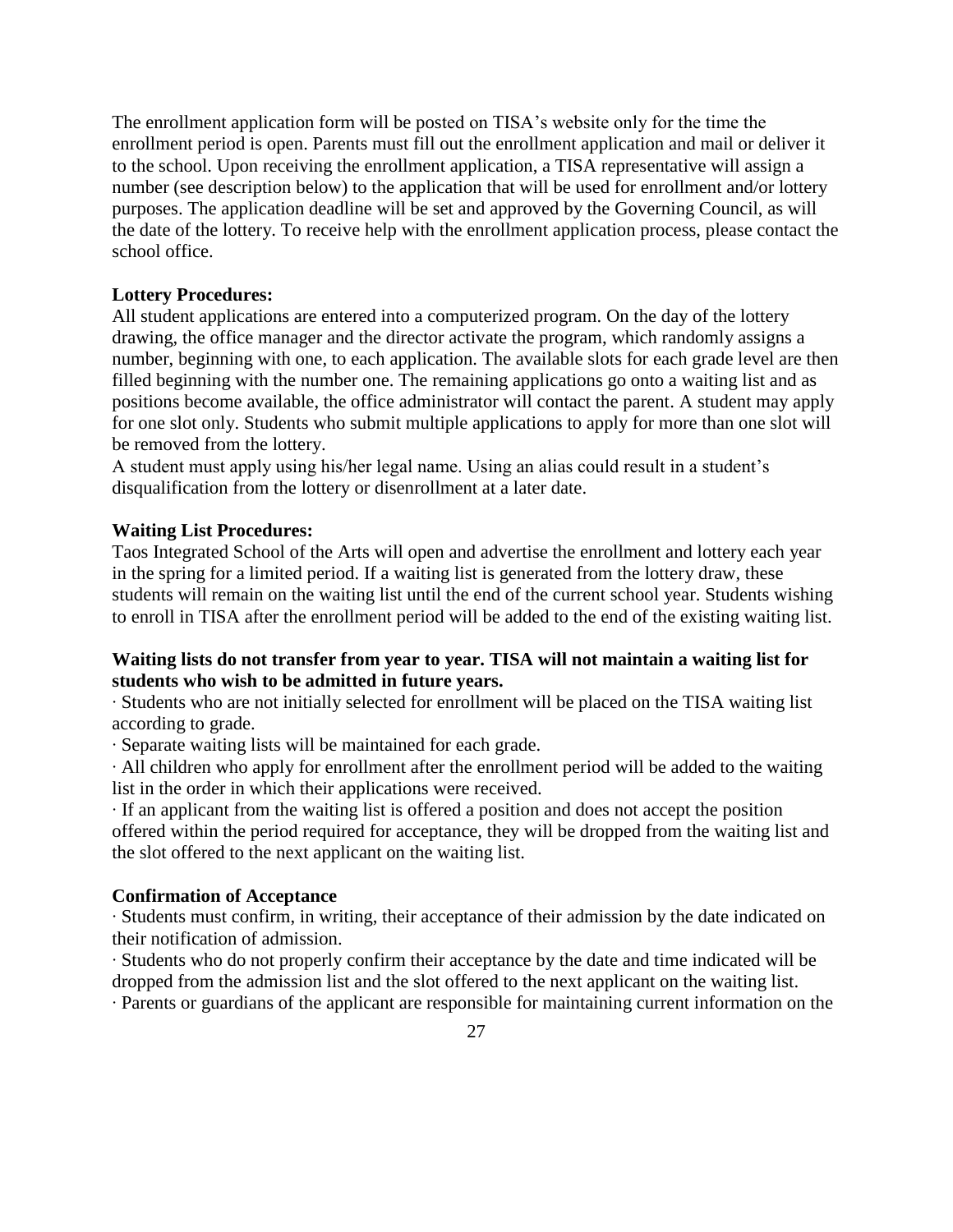enrollment application and must notify TISA, in writing, of any change of address, telephone number, or other information necessary for TISA to contact the applicant. TISA is not responsible for maintaining any contact information.

∙ If the school cannot contact an applicant to confirm acceptance or notify they are to be moved from the waiting list to the admission list, then the applicant will be dropped from the admissions list or waiting list. Number of Students

∙ The TISA Governing Council determines the number of students in each class or grade.

∙ The number of students per class shall not exceed 20.

∙ The minimum number of students shall be determined, after enrollment, by the TISA Governing Council.

∙ A grade may have more than one class if the TISA Governing council determines the minimum number of students is not met in any other grade.

The TISA Governing Council, in accordance with the terms of their charter, shall determine total enrollment of the TISA.

# **Enrollment Policy**

∙ The parent or legal guardian of the child or children who are applying for enrollment must make all applications for enrollment.

∙ Applications will be accepted for one grade only per child.

∙ Kindergartners must be five years old on or before September 1 of the current school year.

∙ Applications received after the enrollment deadline will be placed on the waiting list in the order in which they are received.

∙ If a parent enrolls his/her child after the first week of school, a meeting must be arranged with the Director prior to the student attending classes.

Information Required - Upon acceptance of enrollment, the parent or guardian will be required to provide the following information prior to admission:

1. Original birth certificate, legal copy of birth certificate, or other legal proof of birth.

2. Current immunization/or Certificate of Religious/Conscientious Objection to Immunization and other health records.

# **Note: No child will be admitted without current immunization records and legal proof of birth.**

3. Information release form authorizing TISA to share or request any and all records,

information, or data determined by TISA to be relevant to the student's attendance at TISA. 4. Individual Education Plan (IEP) or other specialized education requirements.

5. Completed Home Language Survey, for students enrolling in school for the first time. If a transfer student, TISA is responsible for obtaining the Home Language Survey from the previous school. If after three attempts and no survey, TISA can issue a new Home Language Survey.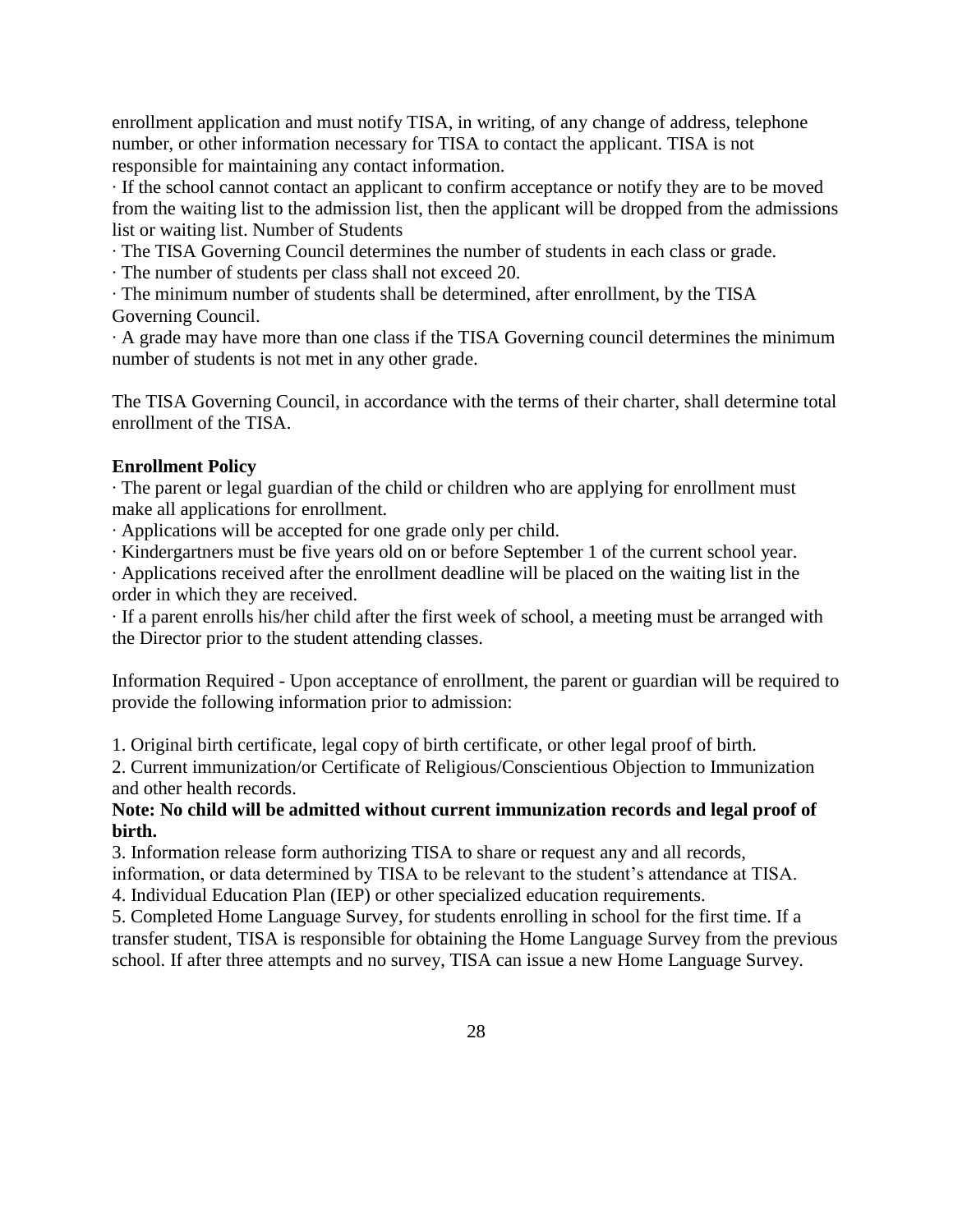# **LUNCH**

TISA does offer a standard lunch program. A standard lunch program is where each household applies using the meal lunch application and then is evaluated using the current year Federal Register to evaluate qualification. Farmhouse Café and Bakery Inc. won the RFP and is our current lunch vendor. A water bottle is highly recommended. When students with allergies that require medical restrictions are attending, parents of that class will be notified about special instructions which serve to ensure health and safety on campus regarding foods. Please also send a doctor's note if you are requesting special meal due to allergies.

# **Meal Prices:**

Free- \$0 Reduced- \$3.00 No Qualify- \$3.55

# **PARENT VOLUNTEERS**

TISA considers its parent volunteers as a very special resource. Parents are encouraged to help in all classrooms, programs, and extracurricular activities. Please call the school office if you have time or skills you can share to make our school a better place for students to learn and grow.

# **PLAYGROUND RULES**

- No climbing/walking UP slide
- No more than 1 child per seat on swing at a time
- No hanging from swing set
- No flipping on swing set
- No footballs
- Boundaries are from upper sidewalk to end of playground
- No climbing trees
- No climbing on the walls
- No walking on the tables
- No snowballs
- No climbing over the top of climbing structure
- No visitors
- No snowball fights
- May not go in parking lot
- No hitting, pushing, pulling, swearing

# **POSITIVE BEHAVIOR SUPPORTS**

#### **Bonus Bucks**

At their discretion teachers will award TISA bucks to students who: noteworthy homework completion, exemplary behavior, outstanding citizenship. Teachers will determine how bonus bucks will be redeemed.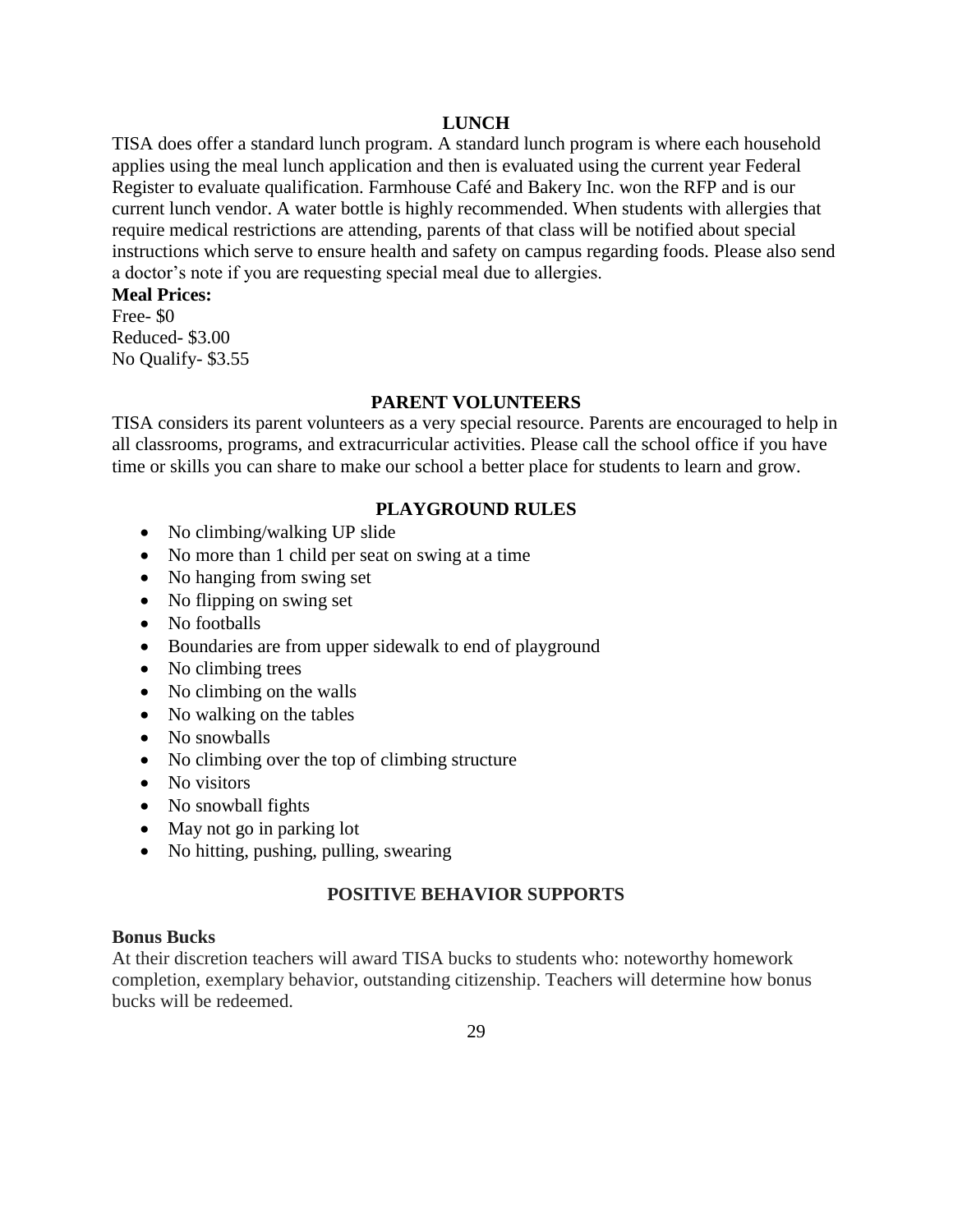# **Student of the Month**

Each classroom will nominate one student a week as student of the week. At the end of the month from these nominated students classroom teachers will choose one student to represent that grades student of the month. These students will have their photographs taken and be displayed at the school. Students will be celebrated at monthly gathering of the entire school.

# **REASONABLE RESTRAINT**

There are times when it becomes necessary for staff to use reasonable restraint to protect a student from harming himself/herself or to protect others from harm.

Persons employed by the district may, within the scope of their employment, including involvement in extracurricular and co-curricular activities, use and apply such amount of force for such period of time as is reasonable and necessary to accomplish the following purposes:

- To quell a disturbance threatening serious, probable, and imminent bodily harm to self or others.
- To obtain possession of weapons or other dangerous objects which are within the control of a student who poses a serious, probable, and imminent threat of bodily harm to self or others.
- For protection against serious, probable, and imminent threat of harm to self and others, or destruction of property which could lead to harm to the student or others.
- Incident to a lawful arrest by certified and commissioned Albuquerque Public School police officers.

In the case of students receiving special education services, any restraint used beyond the four specific situations listed above shall be identified on the student's Individual Education Program (IEP) as part of the student's behavior plan.

Restraint devices, such as handcuffs and flex cuffs, may only be used by police officers.

An act of physical force or restraint by a teacher or other employee against a student shall not be considered child abuse if the act was performed in good faith and in compliance with this procedure. Such acts shall not be construed to constitute corporal punishment.

Within a reasonable time after a teacher or other employee uses reasonable restraint with a student, the teacher or other employee shall report the incident to the principal or designee.

# **PROMOTION/RETENTION**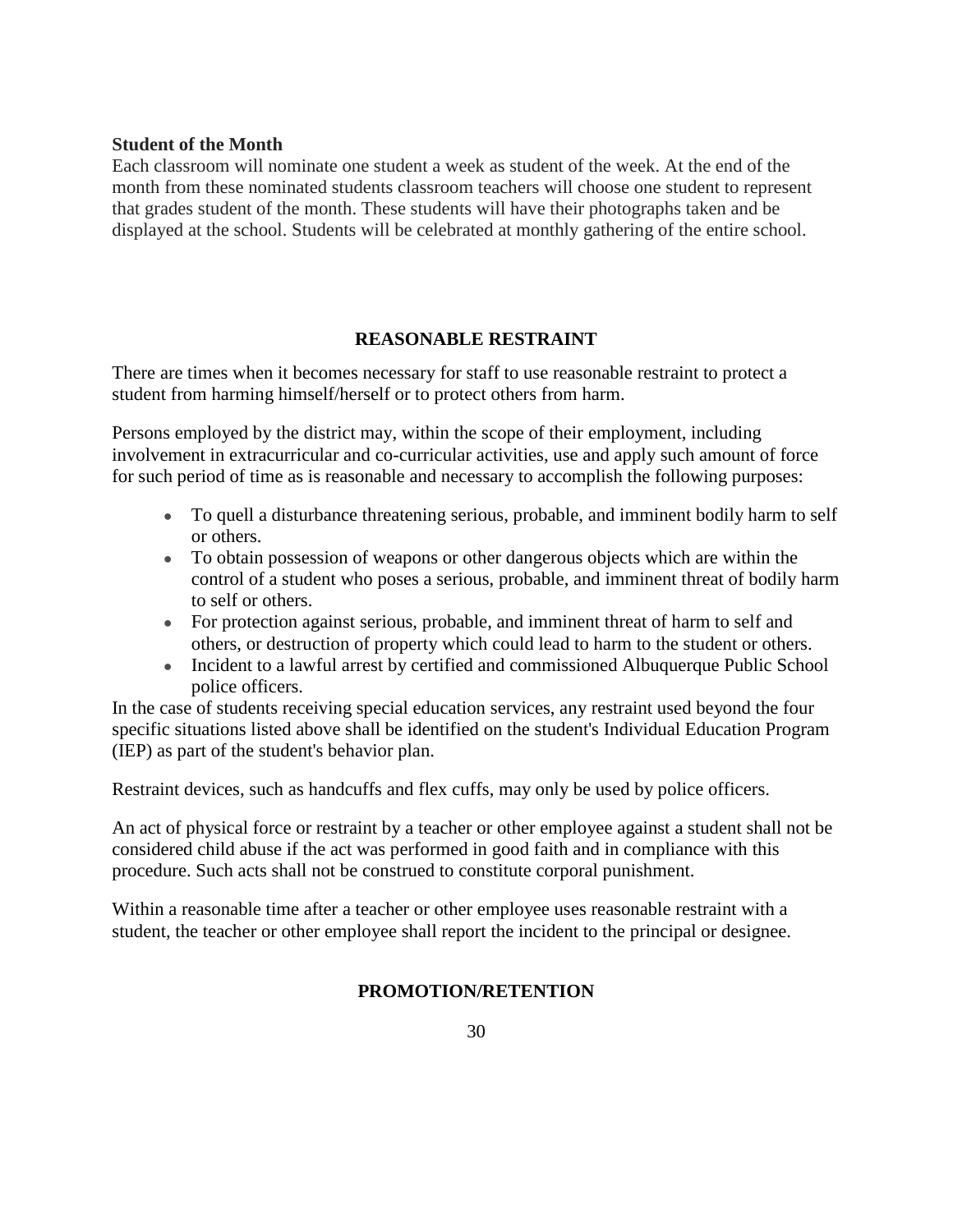When a student is recommended for retention, the parents may sign a one time waiver and the child is promoted. In 8th grade, no waiver may be signed by the parent to avoid retention. If a student fails 8th grade for a 2nd time, he/she will be promoted. To pass, a student must pass at least two core classes. (Math, Social Studies, Science, Language Arts) New Mexico Statute-22- 2-8.6. Students who have 20 absences or more are automatically considered for retention pursuant to TISA's Truancy policy.

### **SCHOOL / PARENT / STUDENT COMMUNICATION**

The main method TISA uses to communicate school events and news to the parents is through email from teachers, office staff, and the director. The TISA website is also an excellent resource for current information about the school. Please check this website on a regular basis: [www.tisataos.com.](http://www.tisataos.com/) Also each classroom and student will be maintaining a blog that will be updated each week. Be sure to give your teacher your e-mail information so you can be updated each week. If you do not have a computer at home, there are computers available for your use at the Taos Youth and Family Center or at the Town of Taos Public Library. Guidelines for Communication with School Personnel Your child's education is a cooperative effort between parents and school personnel. At times, you may wish to seek additional support, information, or resources. From time to time, situations may arise which you will need to address with your child's teacher. Here are some key points to remember when you are communicating with school personnel about your child's educational needs:

- Please schedule meetings with your child's teacher in advance.
- Please understand that a teacher's responsibilities may prevent accommodation of a request for an immediate meeting.
- Please request the meeting within one week of the concern, issue, or incident, so that the discussion may be timely.
- It would be helpful to be prepared for the meeting by writing down your issues, what you want to say, and questions you would like answered. Write down your solutions and recommendations as well.
- Your child's educational needs are best met when you and your child's teacher work together, and acknowledge each other's efforts toward your mutual goals.
- Stay positive and calm throughout the conversation. Avoid blaming or becoming defensive. All parties are expected to be respectful and courteous. Any teacher or school employee reserves the right to terminate a meeting in the event of inappropriate or abusive behavior.
- Listen to the teacher's point of view and suggestions with an open mind.
- Ask the teacher to clarify any school "lingo" language used by educators that you might not understand.
- Agree together on an appropriate, informal intervention plan or resolution. Share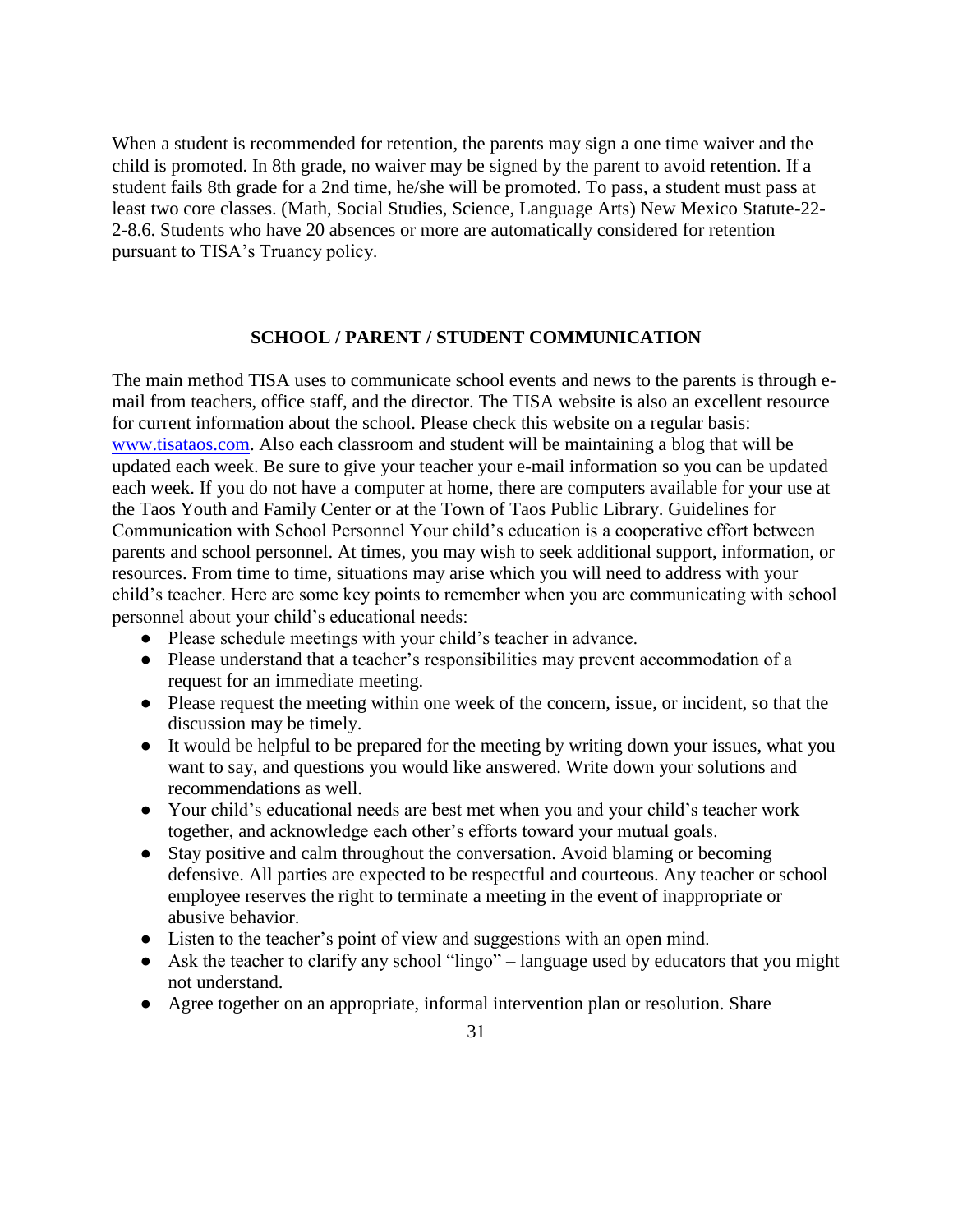responsibility for success of the plan. Make a note of this plan. Be clear about commitments and next steps – yours and the teacher's.

- If you feel a follow up meeting or phone call is necessary, and this has not already been scheduled as part of the plan you and the teacher created, you are welcome to initiate the meeting or call.
- The parent, teacher, or Director may request a Student Assistance Team (SAT evaluation – child study for educational, emotional, social, behavioral needs – please see SAT flow chart) if it's felt that a more formal plan is necessary.
- If the situation is not resolved through meeting with the teacher or SAT process, please request a meeting with the Director. The Director is available to mediate issues between the parent/guardian and teacher. Any party may request mediation as part of the process.
- If the situation is still not resolved through meeting with the Director, then and only then, request in writing to be placed on the Governing Council agenda. Individual personnel issues will be addressed in executive session only, rather than open session. Any Governing Council member approached by a parent will respectfully redirect the parent to this process.

#### **SCHOOL COLORS**

The school colors are green and orange. We encourage our students to identify with these symbols as a representation of our school pride and spirit!

# **SOLICITATION**

Students are not to be solicited for money unless a project has been approved by the principal/director. No sale of items is to be conducted at the school by students for community drives.

#### **SCHOOL YEARBOOK**

Yearbooks may be ordered and paid for at the time of the order. The yearbooks will be distributed during the last week of school. Extras may be purchased on availability.

#### **SEARCHES**

For the protection and security of individuals and property on the TISA campus, the search of individuals, including students, their personal effects, desks and vehicles on school property, will be activated as permitted under federal and state law. Such searches may be conducted without prior parental consent or the presence of a parent. In certain circumstances random searches of personal effects, district property (such as lockers and desks) and vehicles on campus may occur, including random searches with the assistance of canines. Any illegal or unauthorized objects found in any search are subject to seizure. Taos Integrated School of the Arts Director can dispatch local Police Department at his/her discretion. Parents will be notified upon dispatch.

#### **SEXUAL HARASSMENT**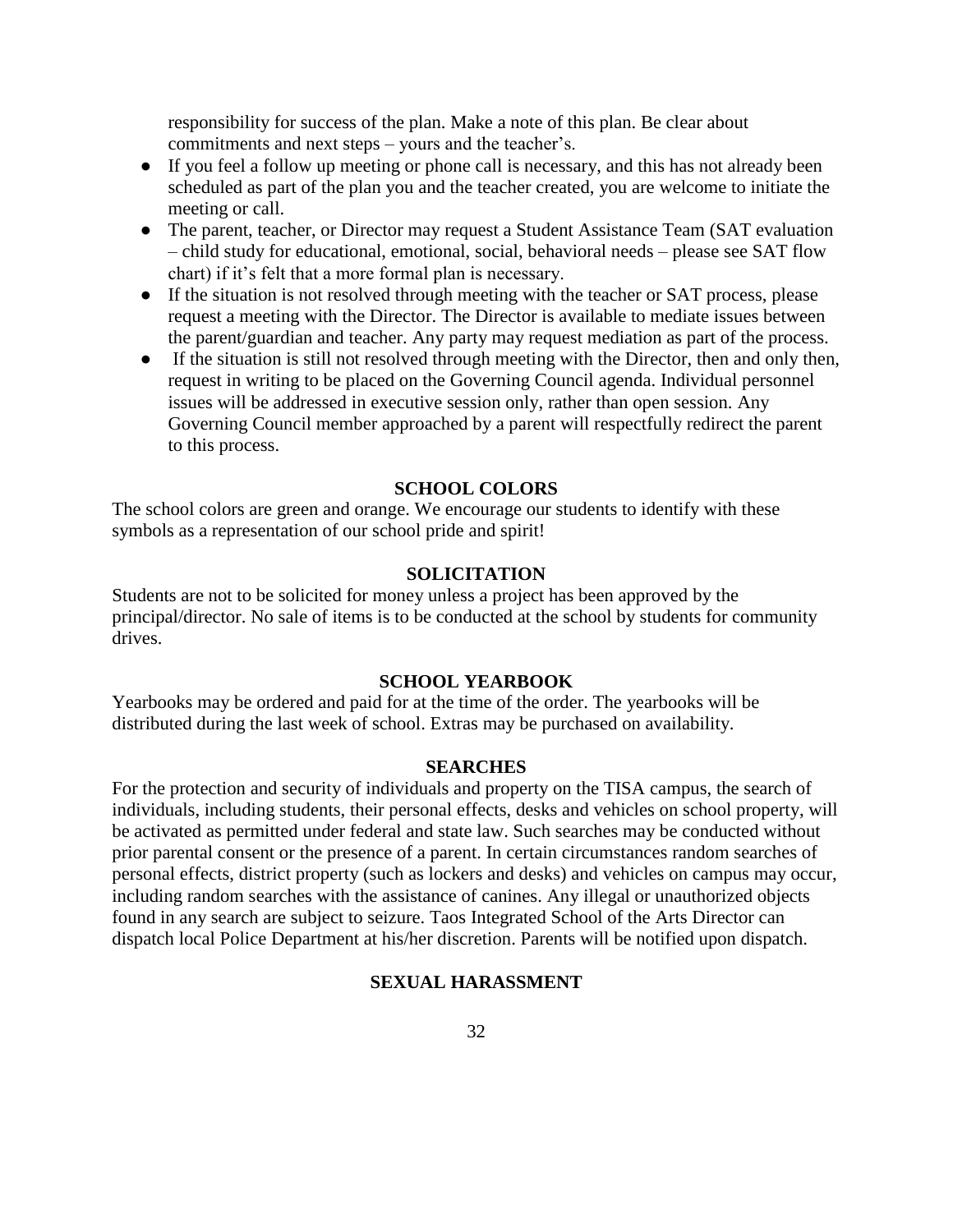There is zero tolerance for any form of sexual harassment for all students, staff, visitors, or parents. This includes speaking of sexual innuendos or acts in a setting that may be overheard by other students, staff, visitors or parents. Violators will be held accountable for their actions to the fullest extent provided by school, state and federal law.

# **Definition of Sexual Harassment**

Prohibited sexual harassment includes, but is not limited to, unwelcome sexual advances, requests for sexual favors, and other verbal, visual or physical conduct of a sexual nature when: The conduct has the purpose or effect of having a negative impact on the student's academic or work performance, or of creating an intimidating, hostile or offensive educational or work environment for a student or school district employee.

Examples of conduct which may constitute sexual harassment and would therefore be prohibited include:

- 1. Leering, staring, sexual flirtations or propositions.
- 2. Sexual slurs, epithets, threats, verbal abuse, derogatory comments or sexually degrading descriptions, suggesting hand gestures or body language.
- 3. Graphic verbal comments about an individual's body, or overly personal conversation.
- 4. Sexual jokes, stories, drawings, pictures, notes, or gestures.
- 5. Spreading of sexual rumors.
- 6. Teasing or sexual remarks about student enrolled in a predominately single-sex class.
- 7. Sexually oriented touching, pinching, patting, pulling at clothing, or intentionally brushing against another.
- 8. Conditioning academic and/or student activity privileges on submission to unwanted sexual conduct from students or staff.
- 9. Cornering or blocking of a sexual nature of normal movements.
- 10. Displaying sexually suggestive objects in the educational environment.
- 11. Writing graffiti of a sexual or profane nature on school property.

# **Nature of Sexual Harassment**

- Student to student
- Staff to student
- Student to staff
- Male to male
- Female to female
- Male to female
- Female to male

**Discipline and Consequences -** Any student who engages in the sexual harassment of anyone in the school setting may be subject to disciplinary action up to and including expulsion.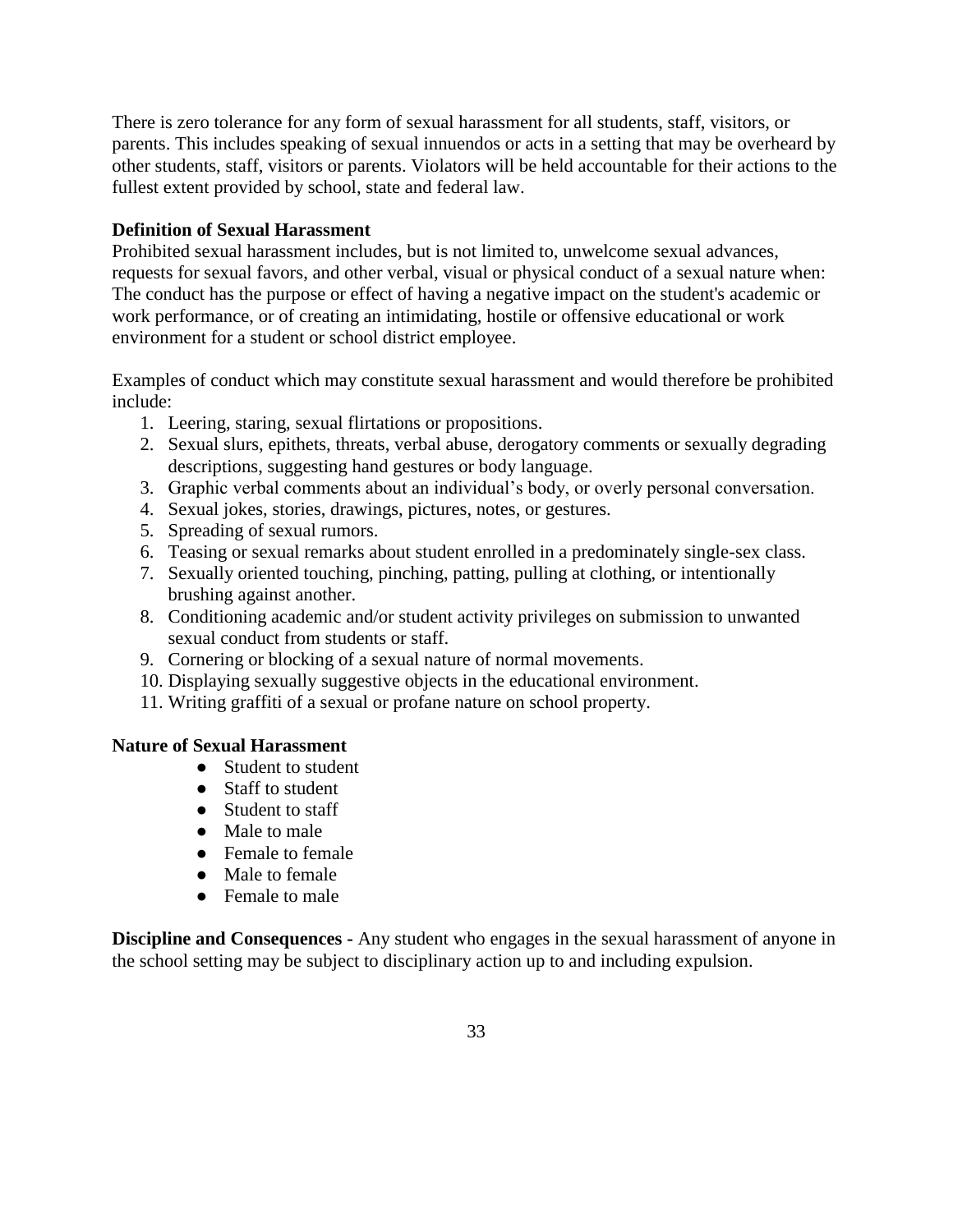#### **STUDENT GOVERNMENT**

TISA has a Student Council. The purpose of the council is to provide firsthand experience for students in the methods and procedures of democratic government. In addition, the Student Council sponsors special activities in the areas of academics, sports and fund raising.

#### **TEXTBOOKS**

Textbooks and workbooks are furnished for your child to use during the school year. If a book is lost, misused, or damaged beyond reasonable wear, the student shall replace the book or be assessed a damage fee.

#### **VALUABLES**

Common sense and consideration is the best guide in determining whether or not to bring personal possessions to school. The school Director and staff are not responsible for valuables students bring to school. It is recommended that students leave all valuables at home. Electronic games such as Game-boys, Nintendo DS, and PSP's etc. are NOT allowed. If students bring them to school they will be confiscated and parents will need to pick them up. IPods, CD & MP3 players are up to the discretion of the teacher as long as they are not disruptive.

#### **VANDALISM**

Our school and school equipment is public property. Willfully damaging or destroying this property is cause for immediate suspension and possible expulsion. The school requires that damages be paid or arrangements be made for payment prior to re-admission to school. If a student accidentally causes damage they should report it to their teacher immediately so that the damage is not misconstrued as vandalism. If school property is damaged while a student is violating school rules, for example if students are fighting or "rough-housing", the student or the student's parents/guardians are responsible for the cost of replacing or repairing the damaged property.

#### **VISTORS**

All Visitors, including parents that are visiting during the school day, must check in with the office upon arrival at the school. Visitors will sign in and be given a visitor badge. Before leaving the school, visitors will check out with the office and return the visitor's badge.

#### **WEAPONS**

There is zero tolerance for all weapons or devices of any kind that may endanger the health and/or welfare of students, staff, visitors, or parents. This includes but is not limited to guns, pocket knives or other sharp edged cutting tools unless approved by the Director for educational purposes, bludgeons, fireworks or other explosive devices, projectiles- including sling-shots and rubber bands, laser devices, etc. Additionally defined as a "weapon" is any "look-a-like" object that resembles an object that has a potentially violent use, if, under the surrounding circumstances the purpose of keeping or carrying the object is for use, or threat of use, as a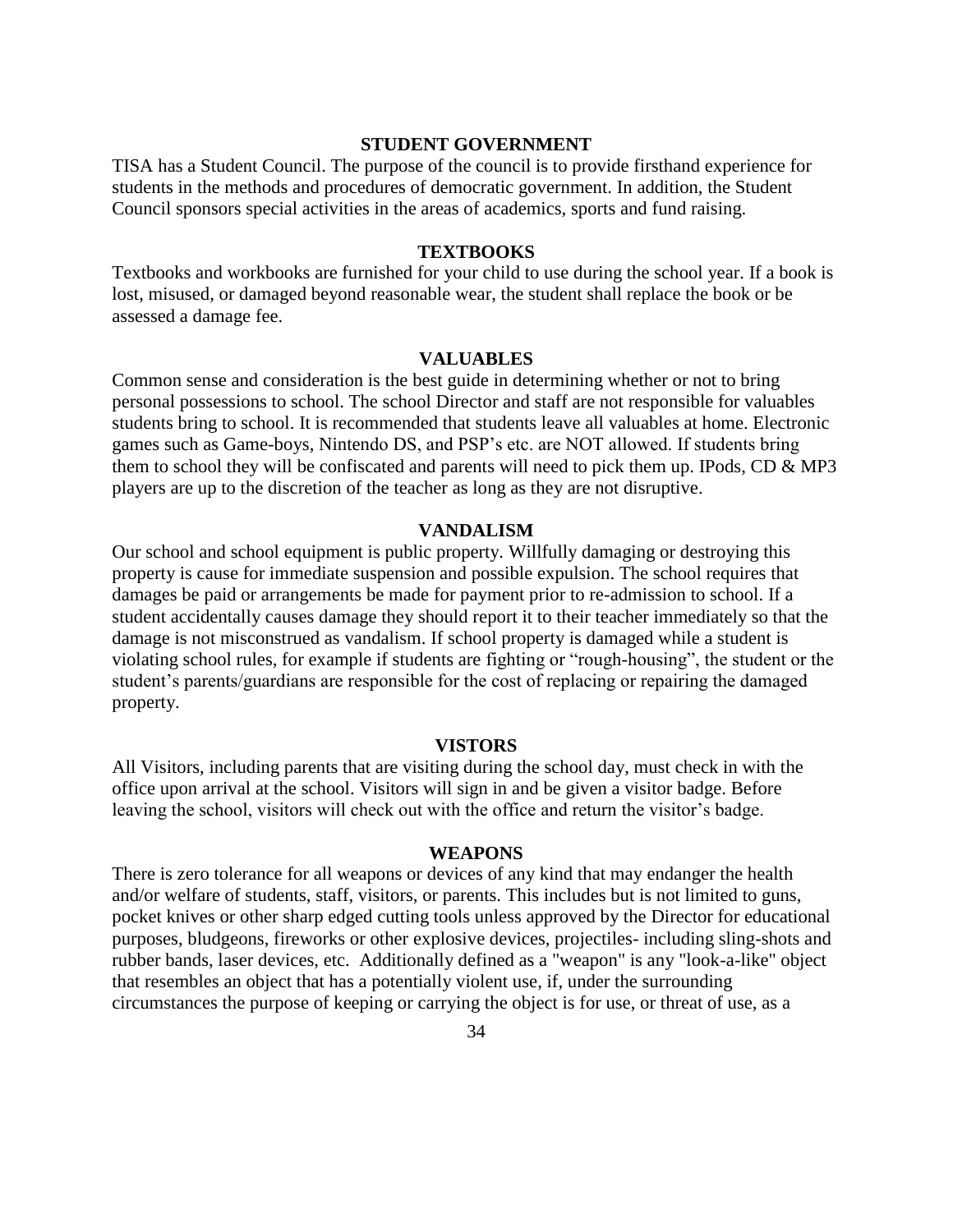weapon. Consequences may include suspension, expulsion, and police investigation.

Video Surveillance For the protection and security of individuals and property TA will use video surveillance equipment. TA employs a comprehensive system of cameras which are used to provide a safe and secure educational environment. Cameras are located inside and outside the buildings.

# **Family Educational Rights and Privacy Act (FERPA)**

FERPA is a Federal law that governs the maintenance of student education records. Under that law, parents of students or students who are at least 18 years of age ("eligible students") have both the right to inspect education records kept by the school about the student and the right to correct inaccuracies in the record. Access to these records by persons other than the parents or the student is limited and generally requires prior consent by the parent or the student. The school has adopted a written policy governing all the rights of parents and students under FERPA.

The TISA Governing Council hereby gives its annual public notice to all parents and eligible students that:

∙ TISA maintains the following education records directly related to students and subject to the limitations on disclosure provided in FERPA: Academic records, personal information records, disciplinary records, attendance records, health records, progress reports, and standardized testing records.

∙ Access to education records is limited to: parents of students under 18 and parents of students over 18, if such student is dependent as defined in the Internal Revenue Code, the student, officials of TISA who have a legitimate education interest, federal, state, and local officials to whom information is required to be reported, certain test organization, accrediting organizations, appropriate persons in connection with an emergency, pursuant to subpoena or court order, to any person, with the written consent of the parent or eligible student.

∙ TISA policy requires that education records be kept to an essential or relevant minimum. Records are reviewed at the end of each school year and non-essential and irrelevant material is deleted.

∙ TISA policy limits the right of access to education records to the persons and circumstances indicated in the second paragraph above. TISA requires that copies be made available to persons entitled to receive copies. TISA policy provides that explanations and interpretations of records are available upon reasonable advance notice. Some records, such as standardized test scores and other material of a technical nature, may only be reviewed with a person qualified to interpret and explain such material and records. TISA policy provides the right to request in writing an amendment of the student's educational records that the parent or eligible student believes are inaccurate or misleading. If records contain information on more than one student, the right to inspect relates only to that portion of the records concerning the particular student in question. ∙ FERPA classifies certain types of information that generally would not be considered to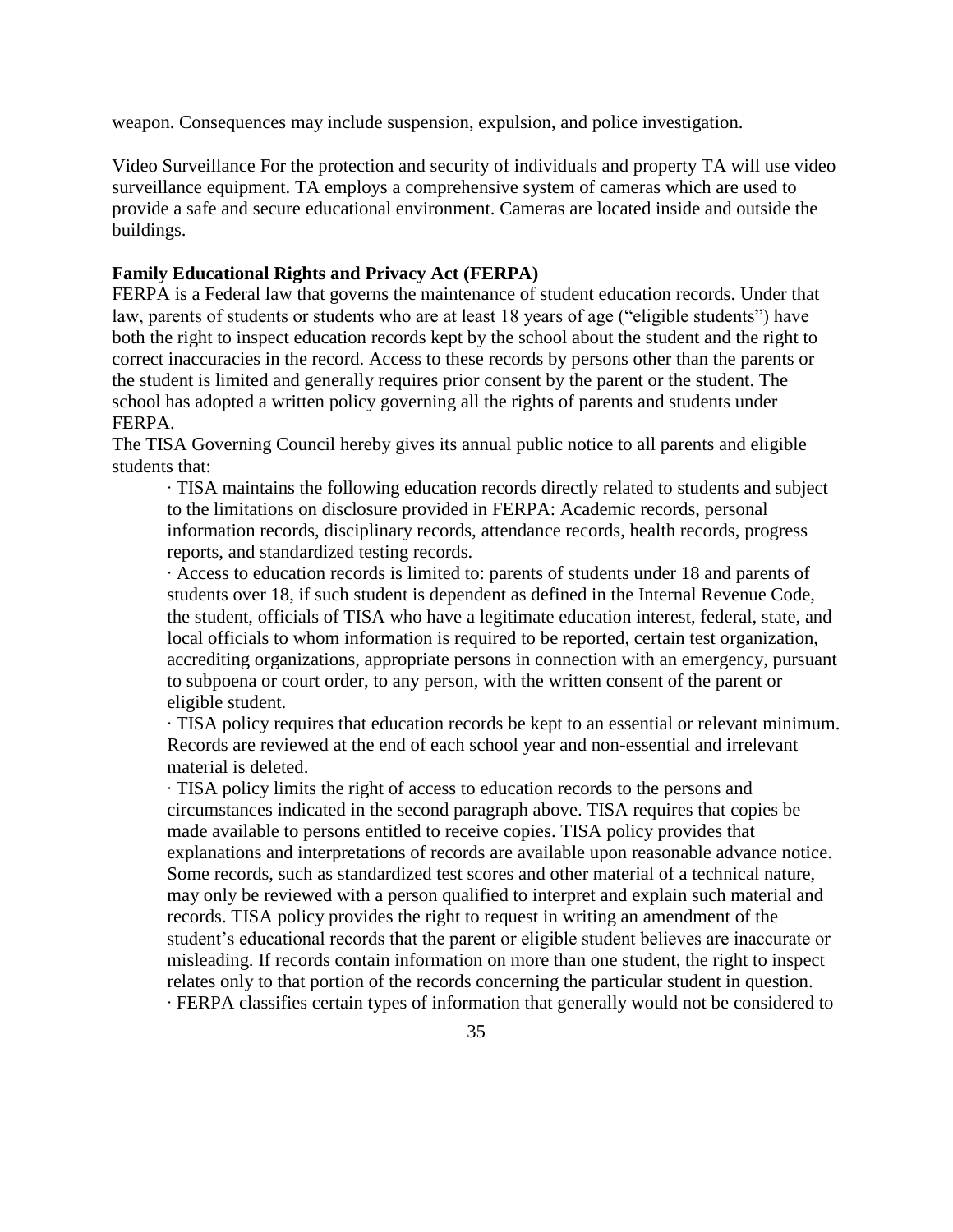be an invasion of privacy or harmful if released as "student directory information." Unless the parent or eligible student objects in writing as described below, school officials may release directory information, as defined under TISA policy, to any person, including but not limited to marketers, colleges, and the media, without the consent of the parents or the eligible student. Parents/students who object to the release of any or all of this information without consent must notify, in writing, to the director within fifteen (15) days following the date of the publication of this notice (or the enrollment of the student, if after the beginning of the school year). The objection must state what information the parent or student does not wish released. A form for filing an objection is available at the TISA office. In the absence of timely notice objecting to its release, the listed information will be classified as directory information until the beginning of the next school year. "Directory information" as defined includes: the student's name; grade in school; name of school; eligibility and participation in officially recognized activities, including but not limited to fine arts exhibits, performing arts programs, other performances, graduation programs and sports events; weight and height of members of athletic teams; honors and awards received; yearbooks; and identification in visual media, including photographs, videotapes and video images, depicting school programs or activities.

∙ Questions regarding education records shall be directed to the school's director, the custodian of records. Complaints about the failure of TISA to comply with FERPA may be made in writing, to FERPA Office, Department of Health and Human Services, 330 Independence Avenue SW, Washington, DC 20201.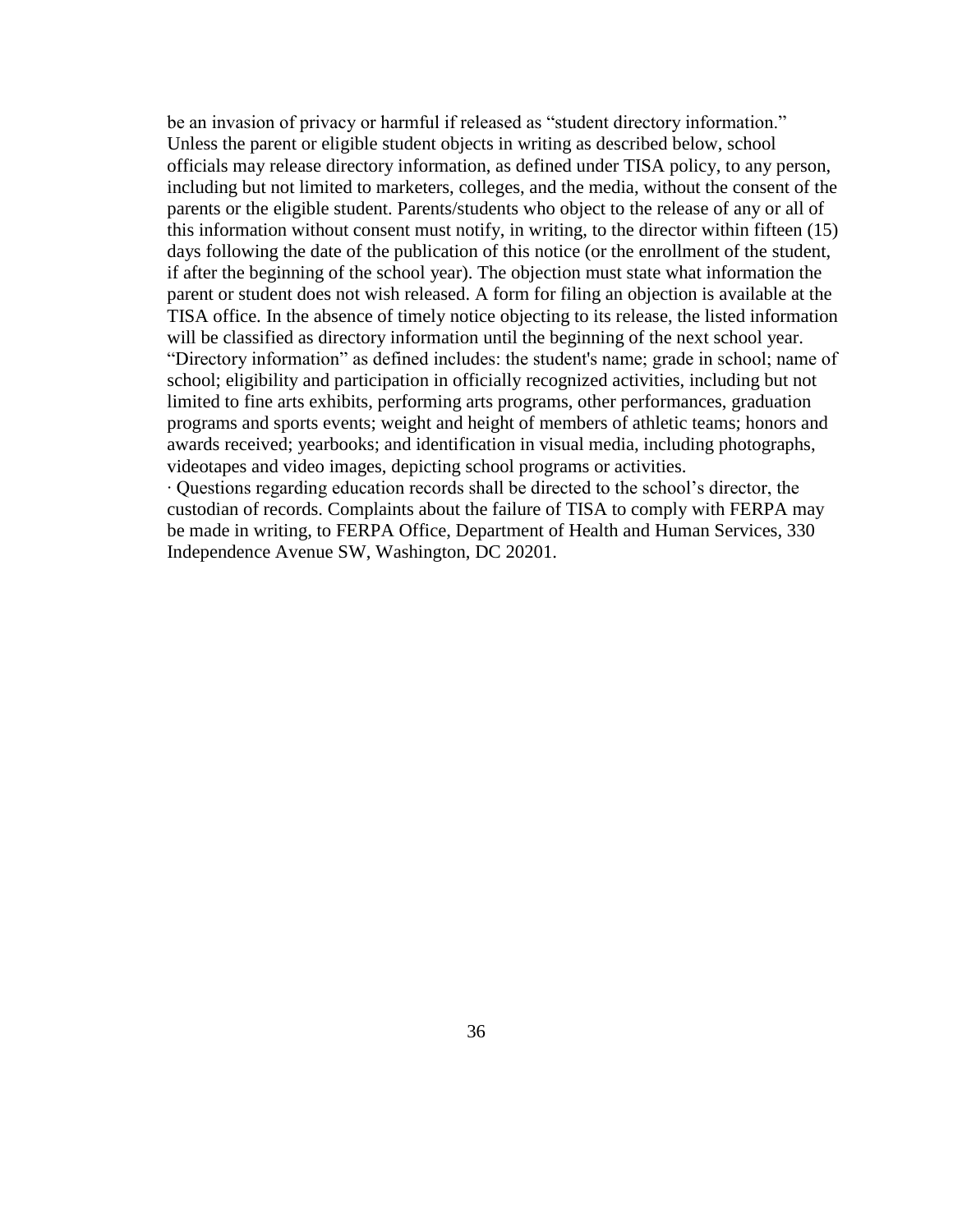# **PARENT NOTIFICATION (in accordance with the No Child Left Behind Act, Title I, Part A, Section 1111 and New Mexico Public School Code 22-10A-16) Parents' Right To Know**

Dear Parent:

The federal, No Child Left Behind, and the state, Public School Code permits you as a parent, the right to request information about the licensure and other qualifications, teaching assignment, and training of your child's teacher, instructional support providers, including paraprofessionals, and school principal who may work with your child.

If you are interested in requesting this information, please contact: **Ashley Gaillour** at **575-758-7755**

Sincerely,

Rich Greywolf, Director TISA